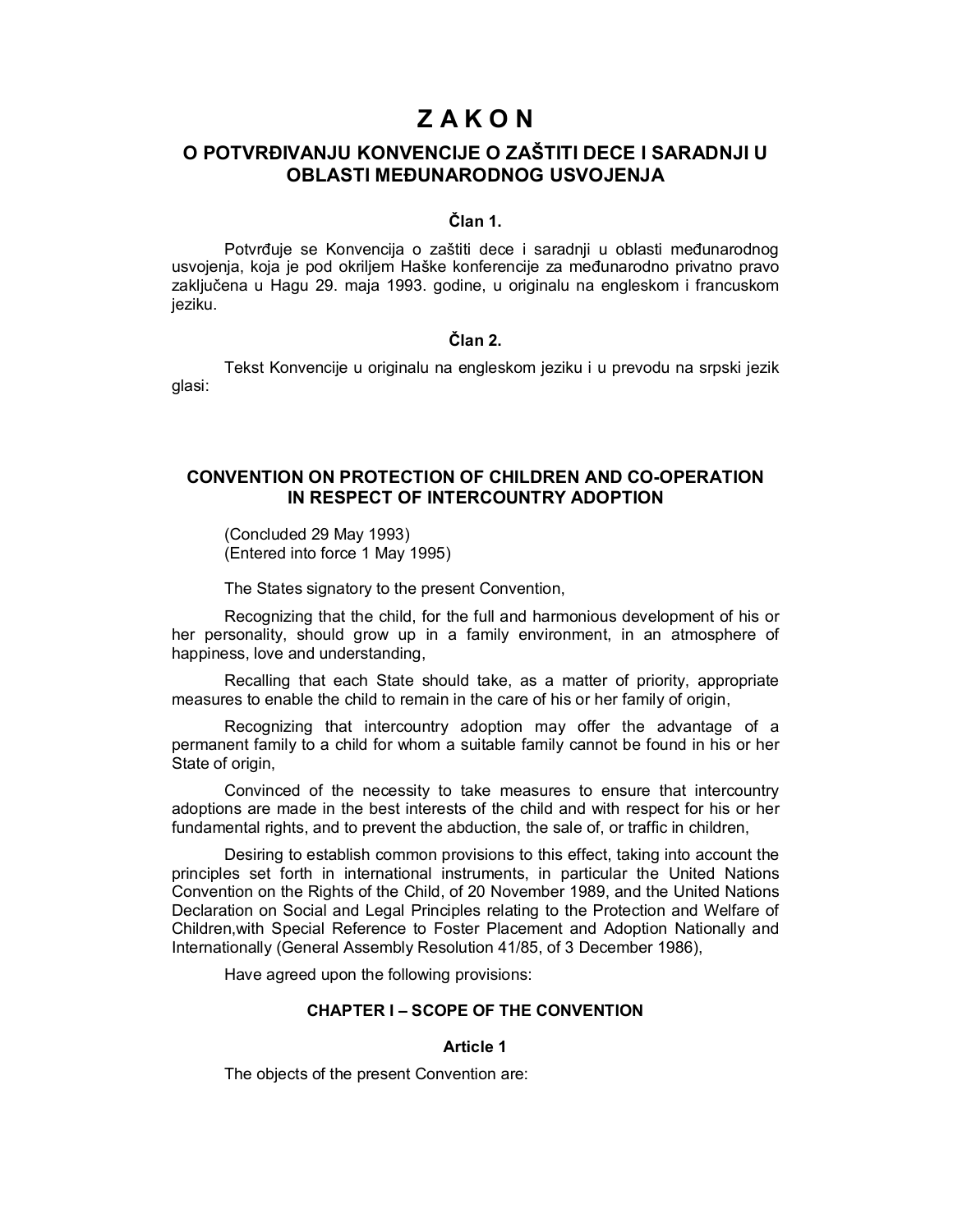a) to establish safeguards to ensure that intercountry adoptions take place in the best interests of the child and with respect for his or her fundamental rights as recognized in international law;

b) to establish a system of co-operation amongst Contracting States to ensure that those safeguards are respected and thereby prevent the abduction, the sale of, or traffic in children;

c) to secure the recognition in Contracting States of adoptions made in accordance with the Convention.

#### **Article 2**

(1) The Convention shall apply where a child habitually resident in one Contracting State ("the State of origin") has been, is being, or is to be moved to another Contracting State ("the receiving State") either after his or her adoption in the State of origin by spouses or a person habitually resident in the receiving State, or for the purposesof such an adoption in the receiving State or in the State of origin.

(2) The Convention covers only adoptions which create a permanent parentchild relationship.

### **Article 3**

The Convention ceases to apply if the agreements mentioned in Article 17, sub-paragraph *c*, have not been given before the child attains the age of eighteen years.

### **CHAPTER II – REQUIREMENTS FOR INTERCOUNTRY ADOPTIONS**

### **Article 4**

An adoption within the scope of the Convention shall take place only if the competent authorities of the State of origin:

a) have established that the child is adoptable;

b) have determined, after possibilities for placement of the child within the State of origin have been given due consideration, that an intercountry adoption is in the child's best interests;

c) have ensured that

(1) the persons, institutions and authorities whose consent is necessary for adoption, have been counselled as maybe necessary and duly informed of the effects of their consent, in particular whether or not an adoption will result in the termination of the legal relationship between the child and his or her family of origin,

(2) such persons, institutions and authorities have given their consent freely, in the required legal form, and expressed or evidenced in writing,

(3) the consents have not been induced by payment or compensation of any kind and have not been withdrawn, and

(4) the consent of the mother, where required, has been given only after the birth of the child; and

d) have ensured, having regard to the age and degree of maturity of the child, that

(1) he or she has been counselled and duly informed of the effects of the adoption and of his or her consent to the adoption, where such consent is required,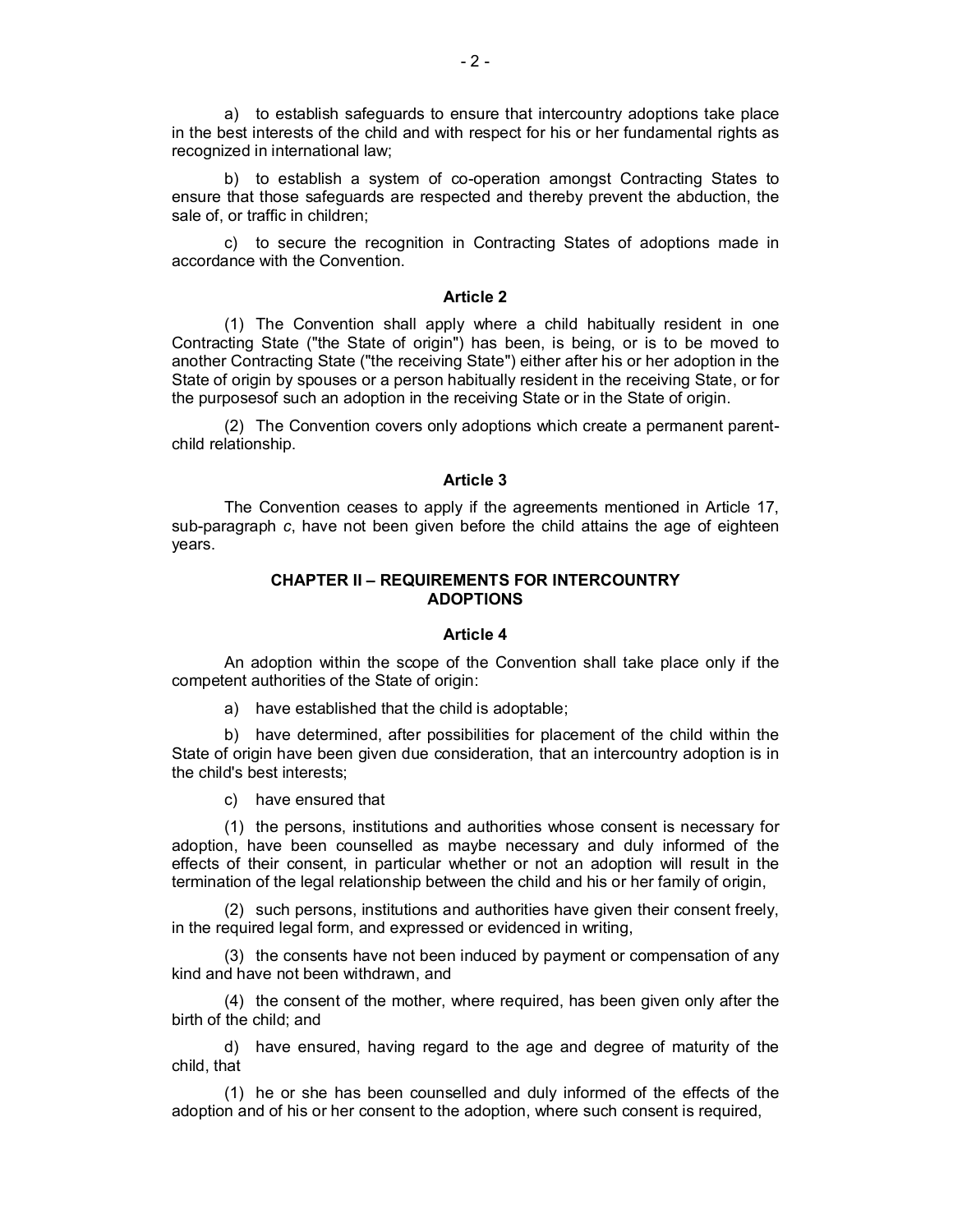(2) consideration has been given to the child's wishes and opinions,

(3) the child's consent to the adoption, where such consent is required, has been given freely, in the required legal form, and expressed or evidenced in writing, and

(4) such consent has not been induced by payment or compensation of any kind.

#### **Article 5**

An adoption within the scope of the Convention shall take place only if the competent authorities of the receiving State:

a) have determined that the prospective adoptive parents are eligible and suited to adopt;

b) have ensured that the prospective adoptive parents have been counselled as may be necessary; and

c) have determined that the child is or will be authorized to enter and reside permanently in that State.

### **CHAPTER III – CENTRAL AUTHORITIES AND ACCREDITED BODIES**

### **Article 6**

(1) A Contracting State shall designate a Central Authority to discharge the duties which are imposed by the Convention upon such authorities.

(2) Federal States, States with more than one system of law or States having autonomous territorial units shall be free to appoint more than one Central Authority and to specify the territorial or personal extent of their functions. Where a State has appointed more than one Central Authority, it shall designate the Central Authority to which any communication may be addressed for transmission to the appropriate Central Authority within that State.

### **Article 7**

(1) Central Authorities shall co-operate with each other and promote cooperation amongst the competentauthorities in their States to protect children and to achieve the other objects of the Convention.

(2) They shall take directly all appropriate measures to:

a) provide information as to the laws of their States concerning adoption and other general information, such as statistics and standard forms;

b) keep one another informed about the operation of the Convention and, as far as possible, eliminate any obstacles to its application.

#### **Article 8**

Central Authorities shall take, directly or through public authorities, all appropriate measures to prevent improper financial or other gain in connection with an adoption and to deter all practices contrary to the objects of the Convention.

#### **Article 9**

Central Authorities shall take, directly or through public authorities or other bodies duly accredited in their State, all appropriate measures, in particular to: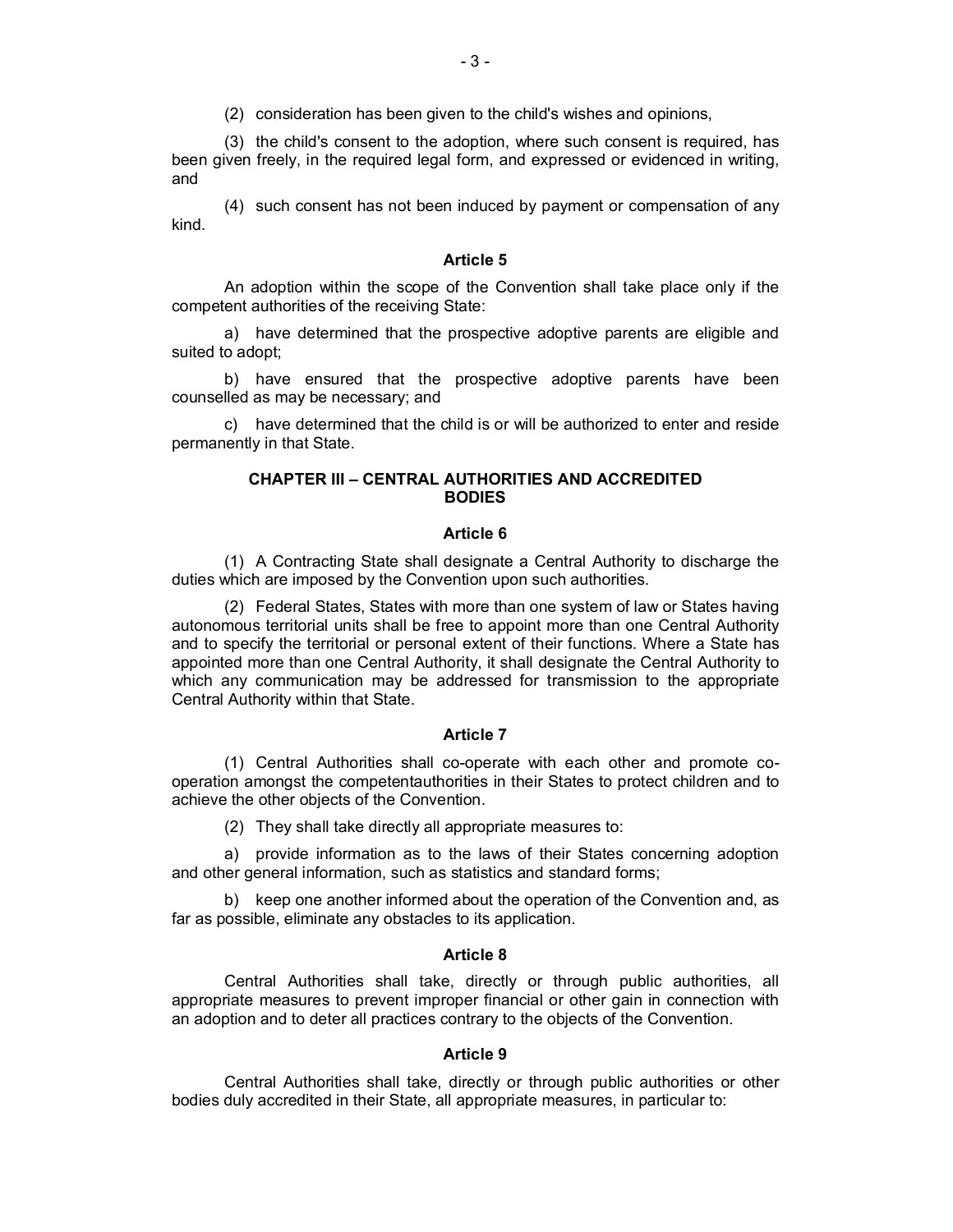a) collect, preserve and exchange information about the situation of the child and the prospective adoptive parents, so far as is necessary to complete the adoption;

b) facilitate, follow and expedite proceedings with a view to obtaining the adoption;

c) promote the development of adoption counselling and post-adoption services in their States;

d) provide each other with general evaluation reports about experience with intercountry adoption;

e) reply, in so far as is permitted by the law of their State, to justified requests from other Central Authorities orpublic authorities for information about a particular adoption situation.

#### **Article 10**

Accreditation shall only be granted to and maintained by bodies demonstrating their competence to carry out properly the tasks with which they may be entrusted.

#### **Article 11**

An accredited body shall:

a) pursue only non-profit objectives according to such conditions and within such limits as may be established by the competent authorities of the State of accreditation;

b) be directed and staffed by persons qualified by their ethical standards and by training or experience to work in the field of intercountry adoption; and

c) be subject to supervision by competent authorities of that State as to its composition, operation and financial situation.

#### **Article 12**

A body accredited in one Contracting State may act in another Contracting State only if the competent authorities of both States have authorized it to do so.

#### **Article 13**

The designation of the Central Authorities and, where appropriate, the extent of their functions, as well as the names and addresses of the accredited bodies shall be communicated by each Contracting State to the Permanent Bureau of the Hague Conference on Private International Law.

### **CHAPTER IV – PROCEDURAL REQUIREMENTS IN INTERCOUNTRY ADOPTION**

#### **Article 14**

Persons habitually resident in a Contracting State, who wish to adopt a child habitually resident in another Contracting State, shall apply to the Central Authority in the State of their habitual residence.

### **Article 15**

(1) If the Central Authority of the receiving State is satisfied that the applicants are eligible and suited to adopt, it shall prepare a report including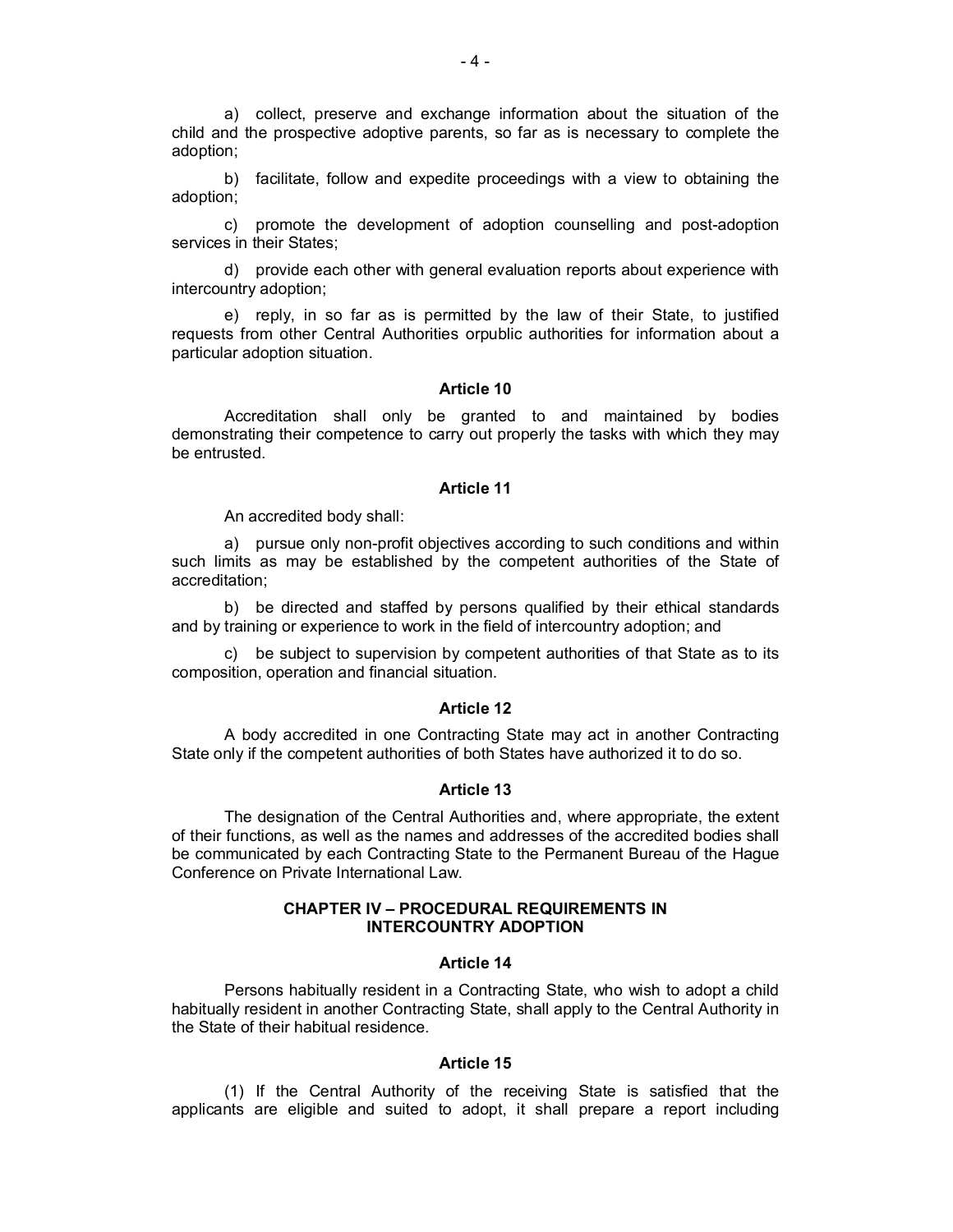information about their identity, eligibility and suitability to adopt, background, family and medical history, social environment, reasons for adoption, ability to undertake an intercountryadoption, as well as the characteristics of the children for whom they would be qualified to care.

(2) It shall transmit the report to the Central Authority of the State of origin.

#### **Article 16**

(1) If the Central Authority of the State of origin is satisfied that the child is adoptable, it shall:

a) prepare a report including information about his or her identity, adoptability, background, social environment,family history, medical history including that of the child's family, and any special needs of the child;

b) give due consideration to the child's upbringing and to his or her ethnic, religious and cultural background;

c) ensure that consents have been obtained in accordance with Article 4; and

d) determine, on the basis in particular of the reports relating to the child and the prospective adoptive parents, whether the envisaged placement is in the best interests of the child.

(2) It shall transmit to the Central Authority of the receiving State its report on the child, proof that the necessary consents have been obtained and the reasons for its determination on the placement, taking care not to reveal the identity of the mother and the father if, in the State of origin, these identities may not be disclosed.

#### **Article 17**

Any decision in the State of origin that a child should be entrusted to prospective adoptive parents may only be made if:

a) the Central Authority of that State has ensured that the prospective adoptive parents agree;

b) the Central Authority of the receiving State has approved such decision, where such approval is required by the law of that State or by the Central Authority of the State of origin;

c) the Central Authorities of both States have agreed that the adoption may proceed; and

d) it has been determined, in accordance with Article 5, that the prospective adoptive parents are eligible and suited to adopt and that the child is or will be authorized to enter and reside permanently in the receiving State.

#### **Article 18**

The Central Authorities of both States shall take all necessary steps to obtain permission for the child to leave the State of origin and to enter and reside permanently in the receiving State.

### **Article 19**

(1) The transfer of the child to the receiving State may only be carried out if the requirements of Article 17 have been satisfied.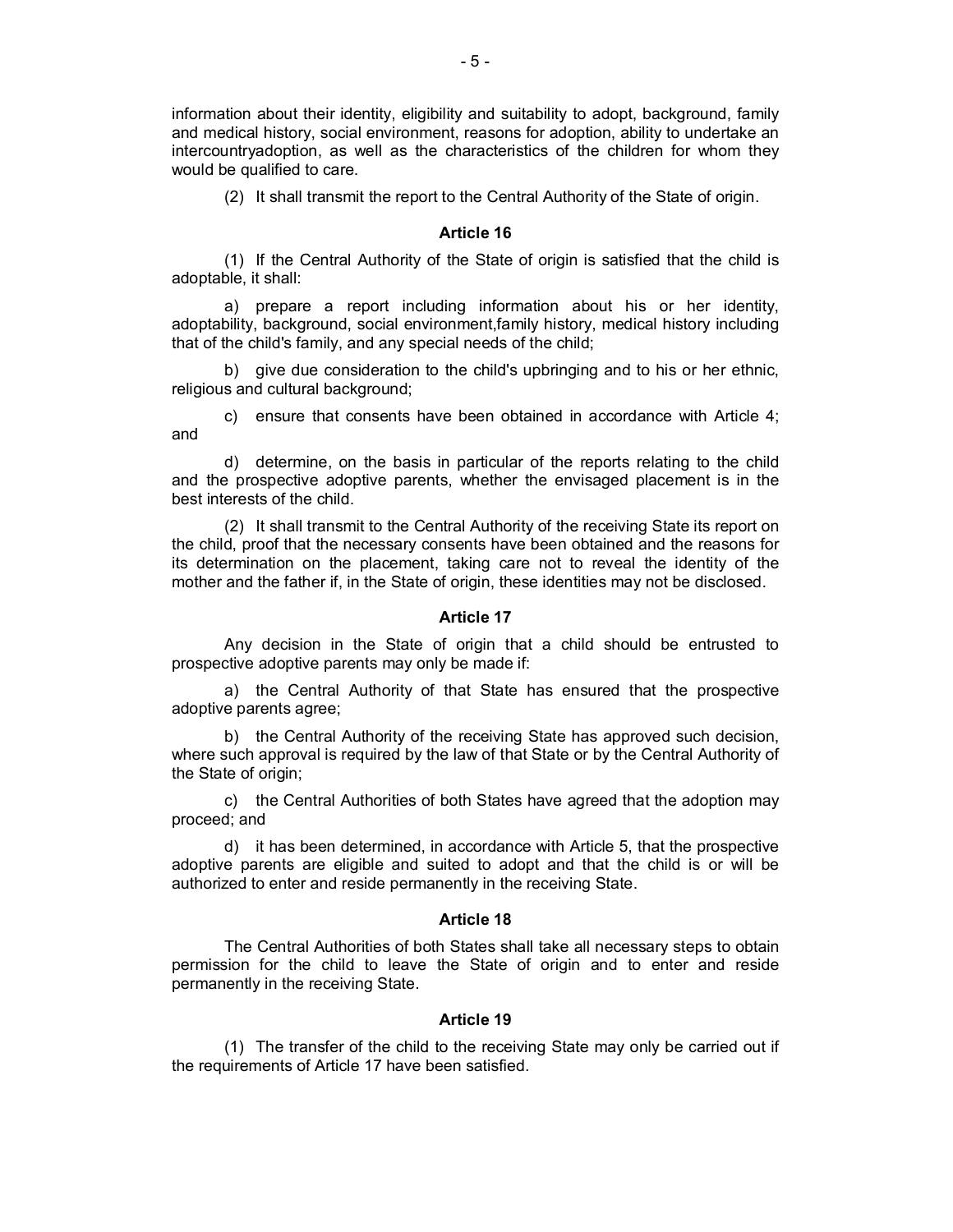(2) The Central Authorities of both States shall ensure that this transfer takes place in secure and appropriate circumstances and, if possible, in the company of the adoptive or prospective adoptive parents.

(3) If the transfer of the child does not take place, the reports referred to in Articles 15 and 16 are to be sent back to the authorities who forwarded them.

#### **Article 20**

The Central Authorities shall keep each other informed about the adoption process and the measures taken to complete it, as well as about the progress of the placement if a probationary period is required.

#### **Article 21**

(1) Where the adoption is to take place after the transfer of the child to the receiving State and it appears to theCentral Authority of that State that the continued placement of the child with the prospective adoptive parents is not in the child's best interests, such Central Authority shall take the measures necessary to protect the child, in particular:

a) to cause the child to be withdrawn from the prospective adoptive parents and to arrange temporary care;

b) in consultation with the Central Authority of the State of origin, to arrange without delay a new placement of the child with a view to adoption or, if this is not appropriate, to arrange alternative long-term care; an adoption shall not take place until the Central Authority of the State of origin has been duly informed concerning the new prospective adoptive parents;

c) as a last resort, to arrange the return of the child, if his or her interests so require.

(2) Having regard in particular to the age and degree of maturity of the child, he or she shall be consulted and, where appropriate, his or her consent obtained in relation to measures to be taken under this Article.

#### **Article 22**

(1) The functions of a Central Authority under this Chapter may be performed by public authorities or by bodies accredited under Chapter III, to the extent permitted by the law of its State.

(2) Any Contracting State may declare to the depositary of the Convention that the functions of the Central Authority under Articles 15 to 21 may be performed in that State, to the extent permitted by the law and subject to the supervision of the competent authorities of that State, also by bodies or persons who:

a) meet the requirements of integrity, professional competence, experience and accountability of that State; and

b) are qualified by their ethical standards and by training or experience to work in the field of intercountry adoption.

(3) A Contracting State which makes the declaration provided for in paragraph 2 shall keep the Permanent Bureau of the Hague Conference on Private International Law informed of the names and addresses of these bodies and persons.

(4) Any Contracting State may declare to the depositary of the Convention that adoptions of children habitually resident in its territory may only take place if the functions of the Central Authorities are performed in accordance with paragraph 1.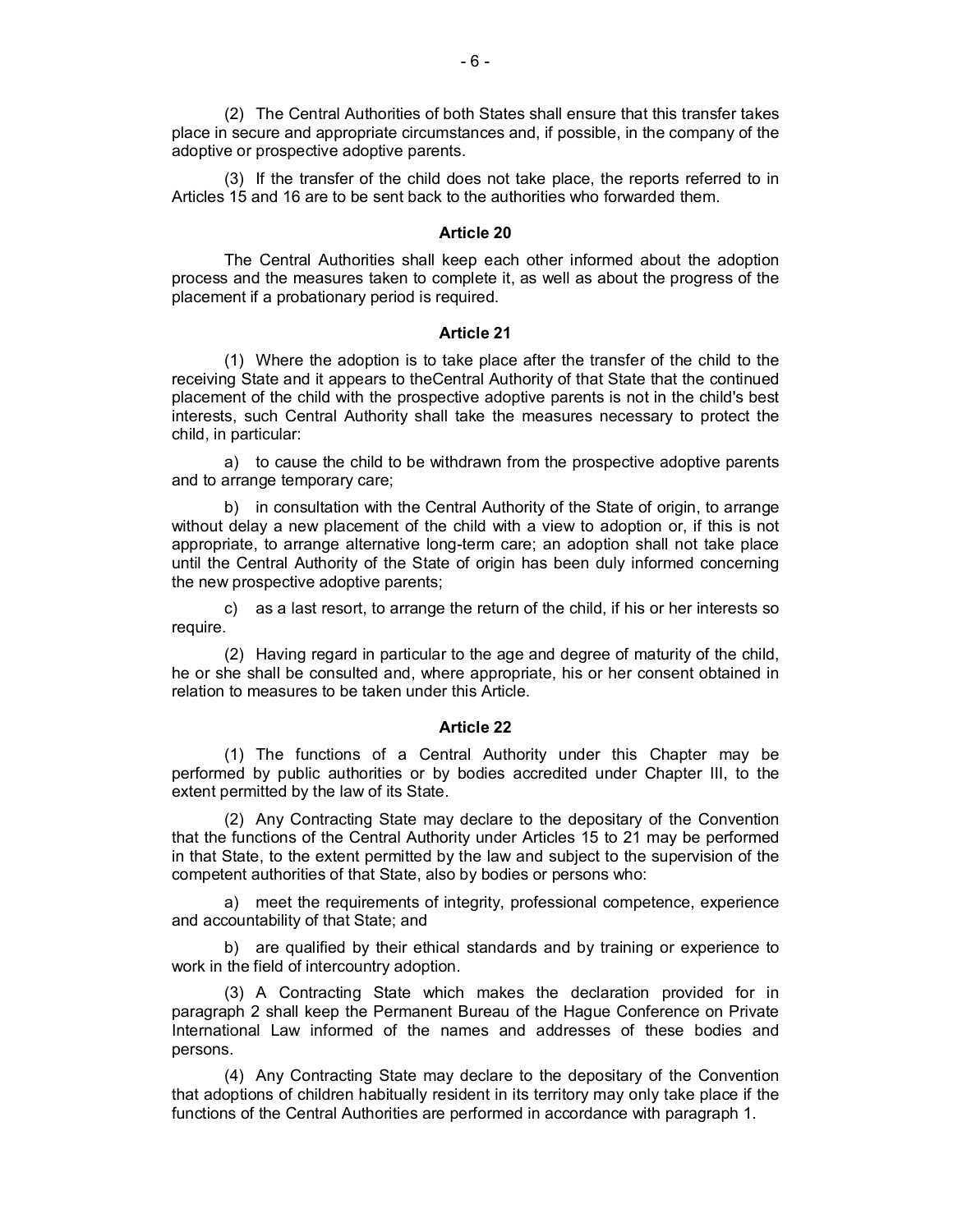(5) Notwithstanding any declaration made under paragraph 2, the reports provided for in Articles 15 and 16 shall, in every case, be prepared under the responsibility of the Central Authority or other authorities or bodies in accordance with paragraph 1.

### **CHAPTER V – RECOGNITION AND EFFECTS OF THE ADOPTION**

### **Article 23**

(1) An adoption certified by the competent authority of the State of the adoption as having been made in accordance with the Convention shall be recognized by operation of law in the other Contracting States. The certificate shall specify when and by whom the agreements under Article 17, sub-paragraph c), were given.

(2) Each Contracting State shall, at the time of signature, ratification, acceptance, approval or accession, notify the depositary of the Convention of the identity and the functions of the authority or the authorities which, in that State, are competent to make the certification. It shall also notify the depositary of any modification in the designation of these authorities.

#### **Article 24**

The recognition of an adoption may be refused in a Contracting State only if the adoption is manifestly contrary to its public policy, taking into account the best interests of the child.

#### **Article 25**

Any Contracting State may declare to the depositary of the Convention that it will not be bound under this Convention to recognize adoptions made in accordance with an agreement concluded by application of Article 39, paragraph 2.

#### **Article 26**

(1) The recognition of an adoption includes recognition of:

a) the legal parent-child relationship between the child and his or her adoptive parents;

b) parental responsibility of the adoptive parents for the child;

c) the termination of a pre-existing legal relationship between the child and his or her mother and father, if the adoption has this effect in the Contracting State where it was made.

(2) In the case of an adoption having the effect of terminating a pre-existing legal parent-child relationship, the child shall enjoy in the receiving State, and in any other Contracting State where the adoption is recognized, rights equivalent to those resulting from adoptions having this effect in each such State.

(3) The preceding paragraphs shall not prejudice the application of any provision more favourable for the child, in force in the Contracting State which recognizes the adoption.

### **Article 27**

(1) Where an adoption granted in the State of origin does not have the effect of terminating a pre-existing legal parent-child relationship, it may, in the receiving State which recognizes the adoption under the Convention, be converted into an adoption having such an effect: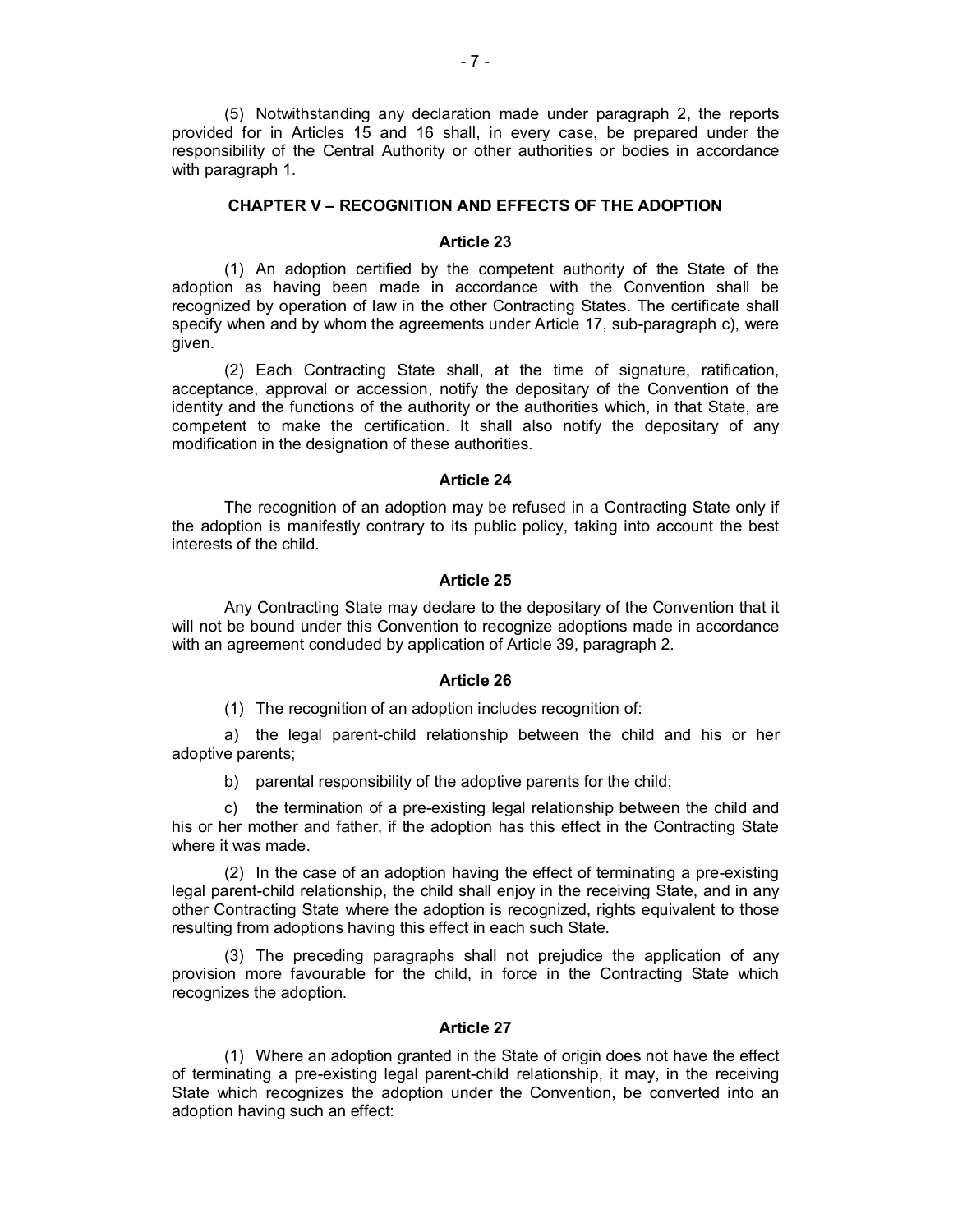a) if the law of the receiving State so permits; and

b) if the consents referred to in Article 4, sub-paragraphs c and d, have been or are given for the purpose of such an adoption.

(2) Article 23 applies to the decision converting the adoption.

### **CHAPTER VI – GENERAL PROVISIONS**

#### **Article 28**

The Convention does not affect any law of a State of origin which requires that the adoption of a child habitually resident within that State take place in that State or which prohibits the child's placement in, or transfer to, the receiving State prior to adoption.

#### **Article 29**

There shall be no contact between the prospective adoptive parents and the child's parents or any other person who has care of the child until the requirements of Article 4, sub-paragraphs *a)* to *c)*, and Article 5, sub-paragraph *a)*, have been met, unless the adoption takes place within a family or unless the contact is in compliance with the conditions established by the competent authority of the State of origin.

#### **Article 30**

(1) The competent authorities of a Contracting State shall ensure that information held by them concerning the child's origin, in particular information concerning the identity of his or her parents, as well as the medical history, is preserved.

(2) They shall ensure that the child or his or her representative has access to such information, under appropriate guidance, in so far as is permitted by the law of that State.

#### **Article 31**

Without prejudice to Article 30, personal data gathered or transmitted under the Convention, especially data referred to in Articles 15 and 16, shall be used only for the purposes for which they were gathered or transmitted.

#### **Article 32**

(1) No one shall derive improper financial or other gain from an activity related to an intercountry adoption.

(2) Only costs and expenses, including reasonable professional fees of persons involved in the adoption, may be charged or paid.

(3) The directors, administrators and employees of bodies involved in an adoption shall not receive remuneration which is unreasonably high in relation to services rendered.

#### **Article 33**

A competent authority which finds that any provision of the Convention has not been respected or that there is a serious risk that it may not be respected, shall immediately inform the Central Authority of its State. This Central Authority shall be responsible for ensuring that appropriate measures are taken.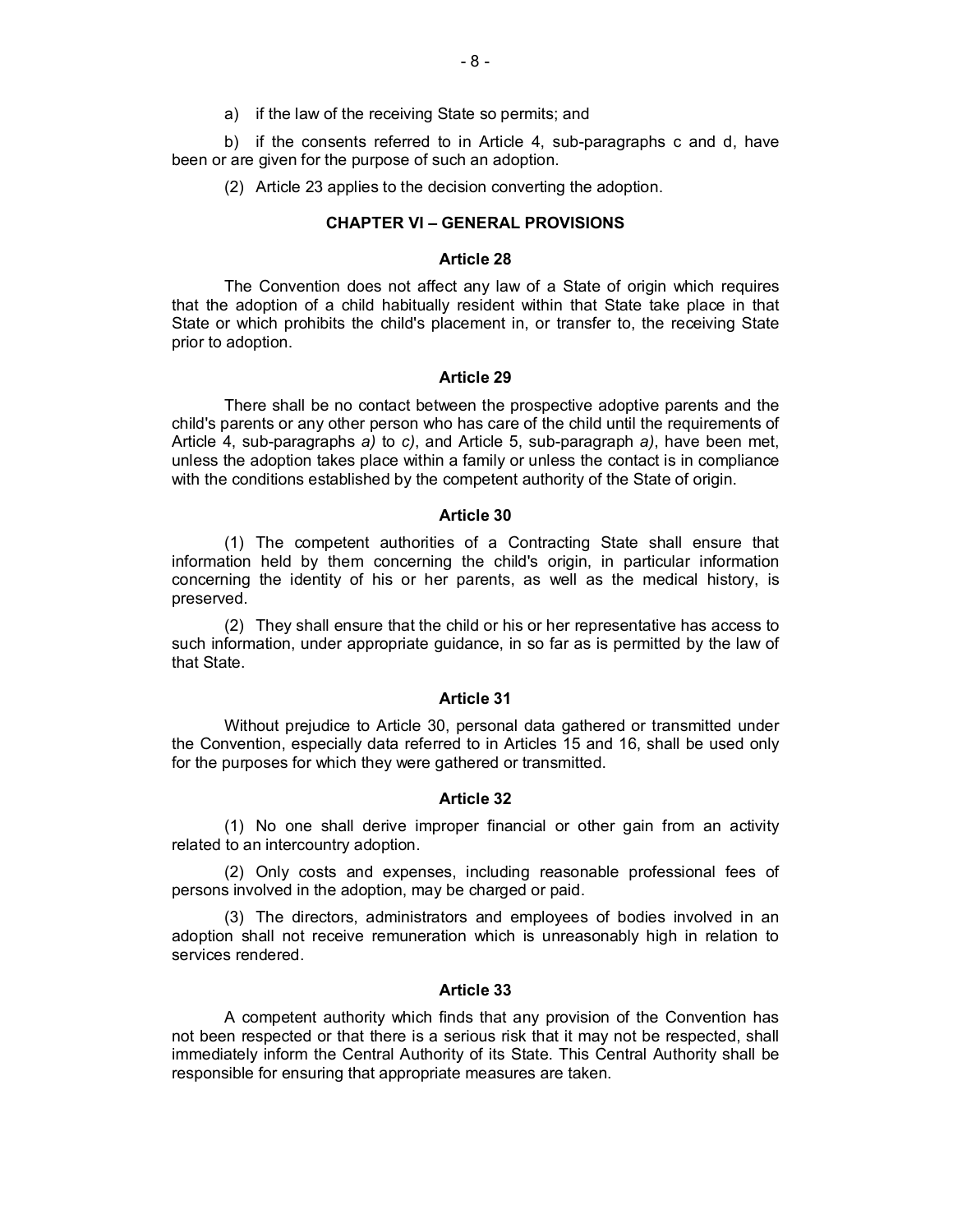#### **Article 34**

If the competent authority of the State of destination of a document so requests, a translation certified as being in conformity with the original must be furnished. Unless otherwise provided, the costs of such translation are to be borne by the prospective adoptive parents.

### **Article 35**

The competent authorities of the Contracting States shall act expeditiously in the process of adoption.

#### **Article 36**

In relation to a State which has two or more systems of law with regard to adoption applicable in different territorial units:

a) any reference to habitual residence in that State shall be construed as referring to habitual residence in a territorial unit of that State;

b) any reference to the law of that State shall be construed as referring to the law in force in the relevant territorialunit;

c) any reference to the competent authorities or to the public authorities of that State shall be construed as referring to those authorized to act in the relevant territorial unit;

d) any reference to the accredited bodies of that State shall be construed as referring to bodies accredited in the relevant territorial unit.

#### **Article 37**

In relation to a State which with regard to adoption has two or more systems of law applicable to different categories of persons, any reference to the law of that State shall be construed as referring to the legal system specified by the law of that State.

#### **Article 38**

A State within which different territorial units have their own rules of law in respect of adoption shall not be bound to apply the Convention where a State with a unified system of law would not be bound to do so.

#### **Article 39**

(1) The Convention does not affect any international instrument to which Contracting States are Parties and which contains provisions on matters governed by the Convention, unless a contrary declaration is made by the States Parties to such instrument.

(2) Any Contracting State may enter into agreements with one or more other Contracting States, with a view to improving the application of the Convention in their mutual relations. These agreements may derogate only from the provisions of Articles 14 to 16 and 18 to 21. The States which have concluded such an agreement shall transmit a copy to the depositary of the Convention.

#### **Article 40**

No reservation to the Convention shall be permitted.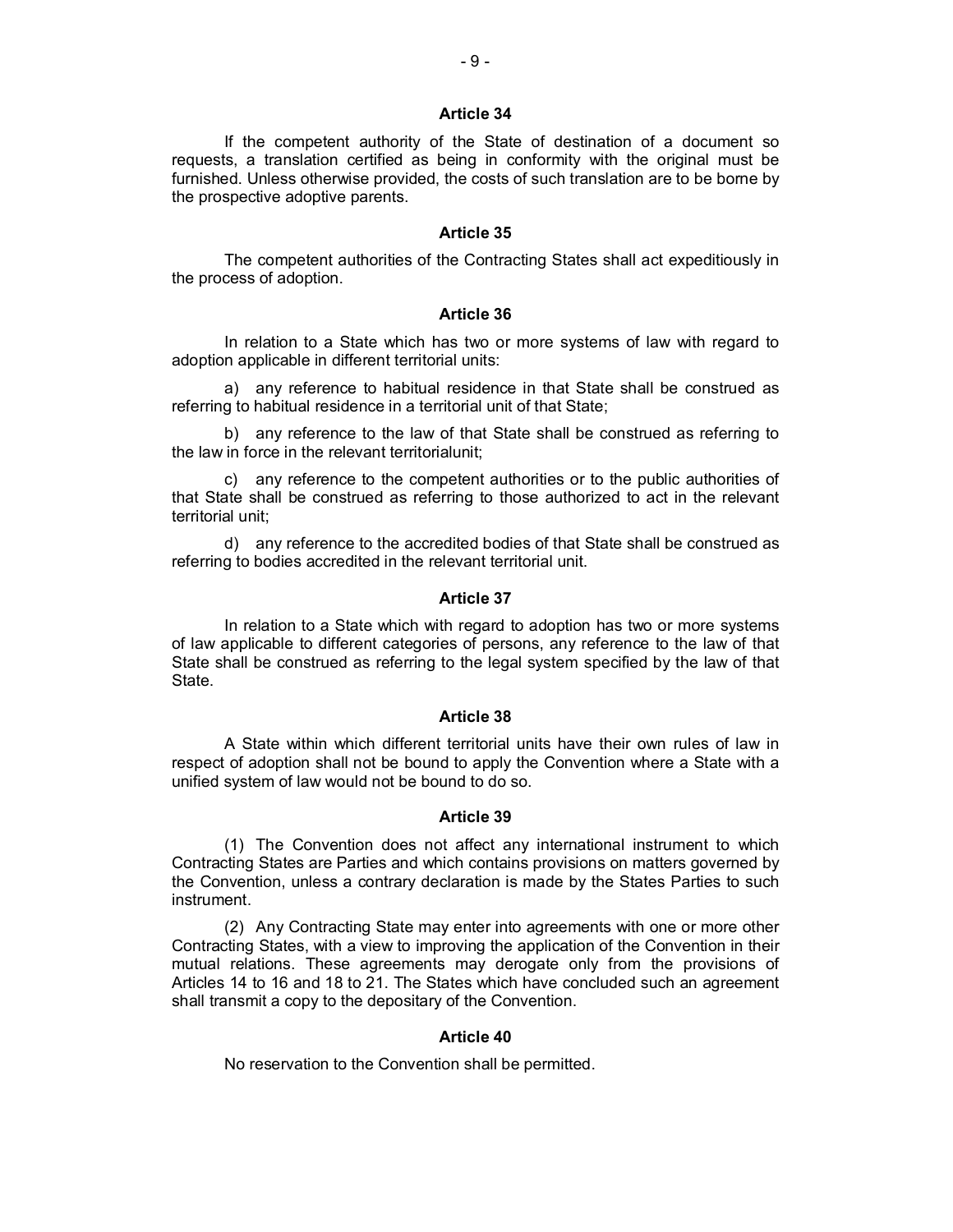#### **Article 41**

The Convention shall apply in every case where an application pursuant to Article 14 has been received after the Convention has entered into force in the receiving State and the State of origin.

#### **Article 42**

The Secretary General of the Hague Conference on Private International Law shall at regular intervals convene a Special Commission in order to review the practical operation of the Convention.

#### **CHAPTER VII – FINAL CLAUSES**

#### **Article 43**

(1) The Convention shall be open for signature by the States which were Members of the Hague Conference on Private International Law at the time of its Seventeenth Session and by the other States which participated in that Session.

(2) It shall be ratified, accepted or approved and the instruments of ratification, acceptance or approval shall be deposited with the Ministry of Foreign Affairs of the Kingdom of the Netherlands, depositary of the Convention.

#### **Article 44**

(1) Any other State may accede to the Convention after it has entered into force in accordance with Article 46, paragraph 1.

(2) The instrument of accession shall be deposited with the depositary.

(3) Such accession shall have effect only as regards the relations between the acceding State and thoseContracting States which have not raised an objection to its accession in the six months after the receipt of the notification referred to in sub-paragraph *b)* of Article 48. Such an objection may also be raised by States at the time when they ratify, accept or approve the Convention after an accession. Any such objection shall be notified to the depositary.

#### **Article 45**

(1) If a State has two or more territorial units in which different systems of law are applicable in relation to matters dealt with in the Convention, it may at the time of signature, ratification, acceptance, approval or accession declare that this Convention shall extend to all its territorial units or only to one or more of them and may modify this declaration by submitting another declaration at any time.

(2) Any such declaration shall be notified to the depositary and shall state expressly the territorial units to which the Convention applies.

(3) If a State makes no declaration under this Article, the Convention is to extend to all territorial units of that State.

#### **Article 46**

(1) The Convention shall enter into force on the first day of the month following the expiration of three months after the deposit of the third instrument of ratification, acceptance or approval referred to in Article 43.

(2) Thereafter the Convention shall enter into force: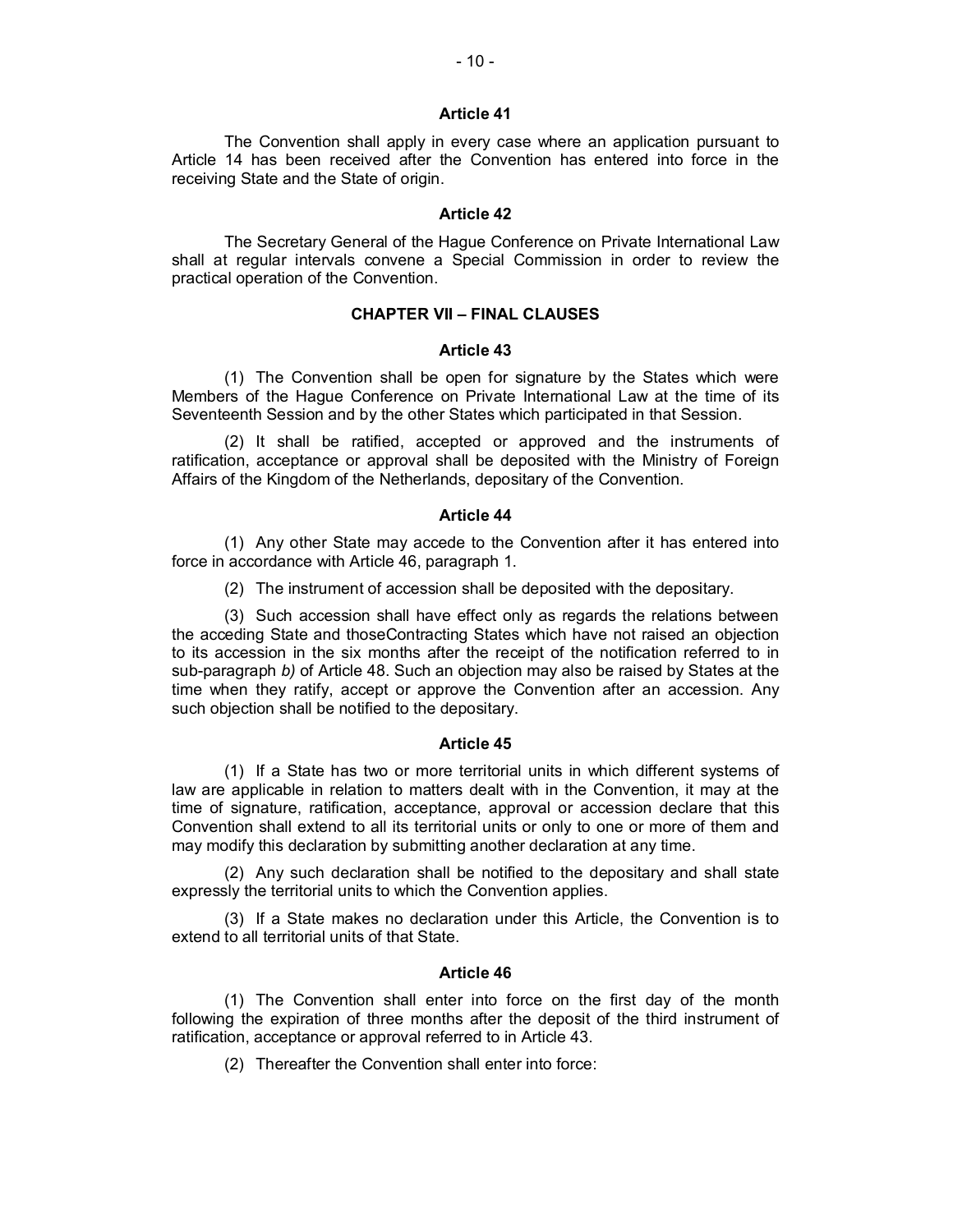a) for each State ratifying, accepting or approving it subsequently, or acceding to it, on the first day of the month following the expiration of three months after the deposit of its instrument of ratification, acceptance, approval or accession;

b) for a territorial unit to which the Convention has been extended in conformity with Article 45, on the first day of the month following the expiration of three months after the notification referred to in that Article.

#### **Article 47**

(1) A State Party to the Convention may denounce it by a notification in writing addressed to the depositary.

(2) The denunciation takes effect on the first day of the month following the expiration of twelve months after the notification is received by the depositary. Where a longer period for the denunciation to take effect is specified in the notification, the denunciation takes effect upon the expiration of such longer period after the notification is received by the depositary.

#### **Article 48**

The depositary shall notify the States Members of the Hague Conference on Private International Law, the other States which participated in the Seventeenth Session and the States which have acceded in accordance with Article 44, of the following:

a) the signatures, ratifications, acceptances and approvals referred to in Article 43;

b) the accessions and objections raised to accessions referred to in Article 44;

c) the date on which the Convention enters into force in accordance with Article 46;

d) the declarations and designations referred to in Articles 22, 23, 25 and 45;

- e) the agreements referred to in Article 39;
- f) the denunciations referred to in Article 47.

In witness whereof the undersigned, being duly authorized thereto, have signed this Convention.

Done at The Hague, on the 29th day of May 1993, in the English and French languages, both texts being equally authentic, in a single copy which shall be deposited in the archives of the Government of the Kingdom of the Netherlands, and of which a certified copy shall be sent, through diplomatic channels, to each of the States Members of the Hague Conference on Private International Law at the date of its Seventeenth Session and to each of the other States which participated in that Session.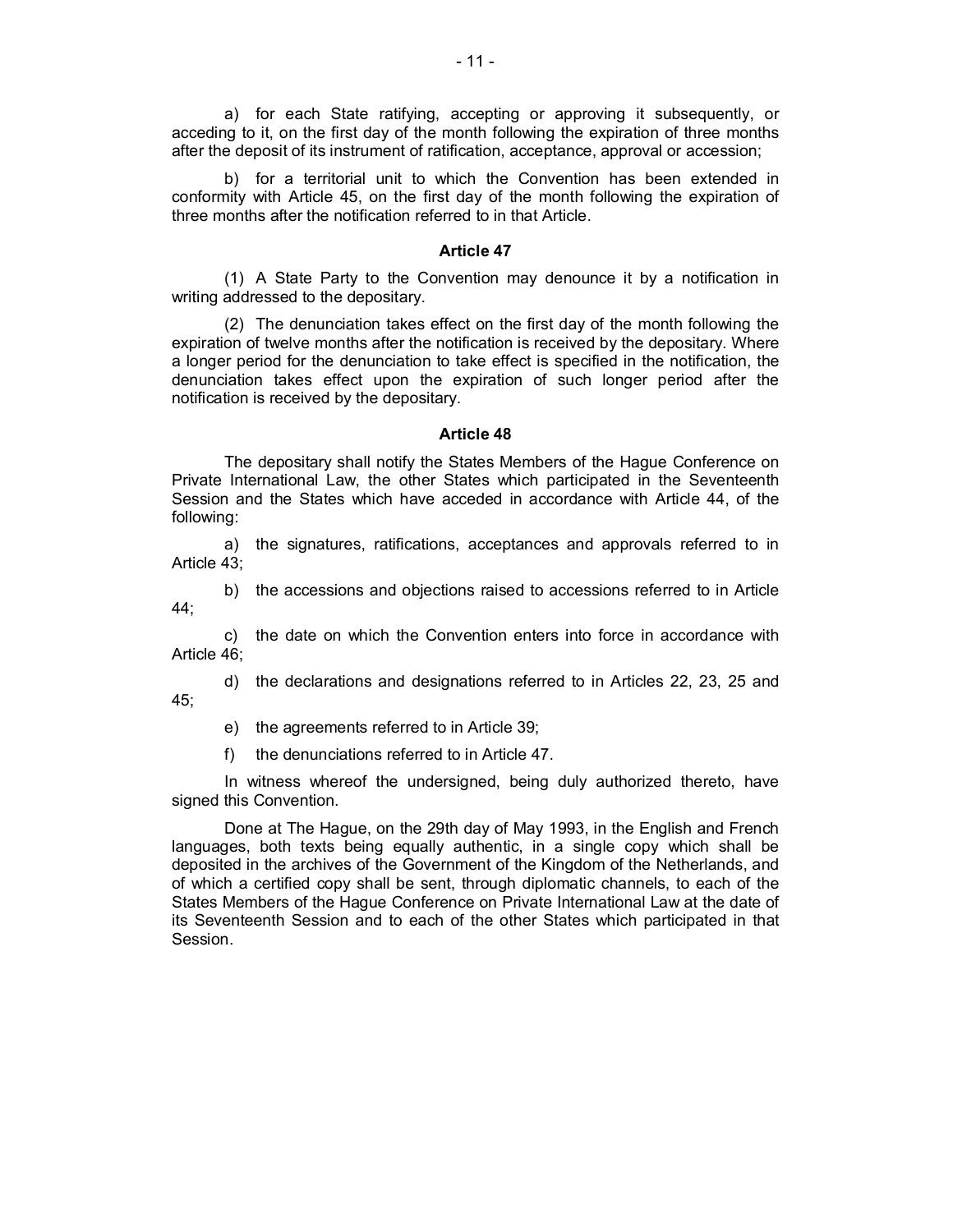### **KONVENCIJA O ZAŠTITI DECE I SARADNJI U OBLASTI MEĐUNARODNOG USVOJENJA**

Zaključena 29. maja 1993. godine. Stupila na snagu 1. maja 1995. godine.

Države potpisnice ove konvencije,

Prihvatajući da je za potpun i harmoničan razvoj ličnosti deteta neophodno da ono odrasta u porodičnoj sredini, u atmosferi sreće, ljubavi i razumevanja,

Podsećajući da svaka država mora na prvom mestu da preduzme odgovarajuće mere kako bi omogućila da dete ostane zbrinuto u svojoj porodici porekla,

Prihvatajući da međunarodno usvojenje može pružiti prednosti stalnog doma detetu za koje se ne može pronaći odgovarajuća porodica u državi njegovog porekla,

Uverene u neophodnost preduzimanja mera kojima se garantuje da će međunarodna usvojenja biti zasnivana u skladu s najboljim interesom deteta i uz poštovanje njegovih osnovnih prava, kao i radi sprečavanja otmice, prodaje ili trgovine decom,

U želji da s tim ciljem uspostave zajedničke odredbe koje vode računa o principima priznatim međunarodnim ugovorima, posebno Konvencijom Ujedinjenih nacija o pravima deteta od 20. novembra 1989. godine i Deklaracijom Ujedinjenih nacija o socijalnim i pravnim načelima zaštite i dobrobiti dece, s posebnim osvrtom na smeštaj u hraniteljske porodice i usvojenje na unutrašnjem i međunarodnom planu (Rezolucija Generalne skupštine 41/85 od 3. decembra 1986. godine),

Saglasile su se o sledećim odredbama:

### **POGLAVLjE I – POLjE PRIMENE KONVENCIJE**

#### **Član 1.**

Ova konvencija ima za cilj:

a) uspostavljanje garancija radi zasnivanja međunarodnih usvojenja u najboljem interesu deteta i poštovanja osnovnih prava koja su mu priznata međunarodnim pravom;

b) ustanovljavanje sistema saradnje između država ugovornica radi obezbeđenja poštovanja tih garancija i sprečavanja otmice, prodaje ili trgovine decom;

v) obezbeđenje priznanja usvojenja zasnovanih u državama ugovornicama, u skladu sa Konvencijom.

### **Član 2.**

(1) Konvencija se primenjuje ako se dete sa uobičajenim boravištem u jednoj državi ugovornici (državi porekla) preseljava ili treba da bude preseljeno ili je bilo preseljeno u drugu državu ugovornicu (državu prijema) bilo posle njegovog usvojenja u državi porekla od strane supružnika ili lica sa uobičajenim boravištem u državi prijema, bilo s ciljem zasnivanja takvog usvojenja u državi prijema ili u državi porekla.

(2) Konvencija se odnosi samo na usvojenja kojima se zasniva trajan odnos roditelja i deteta.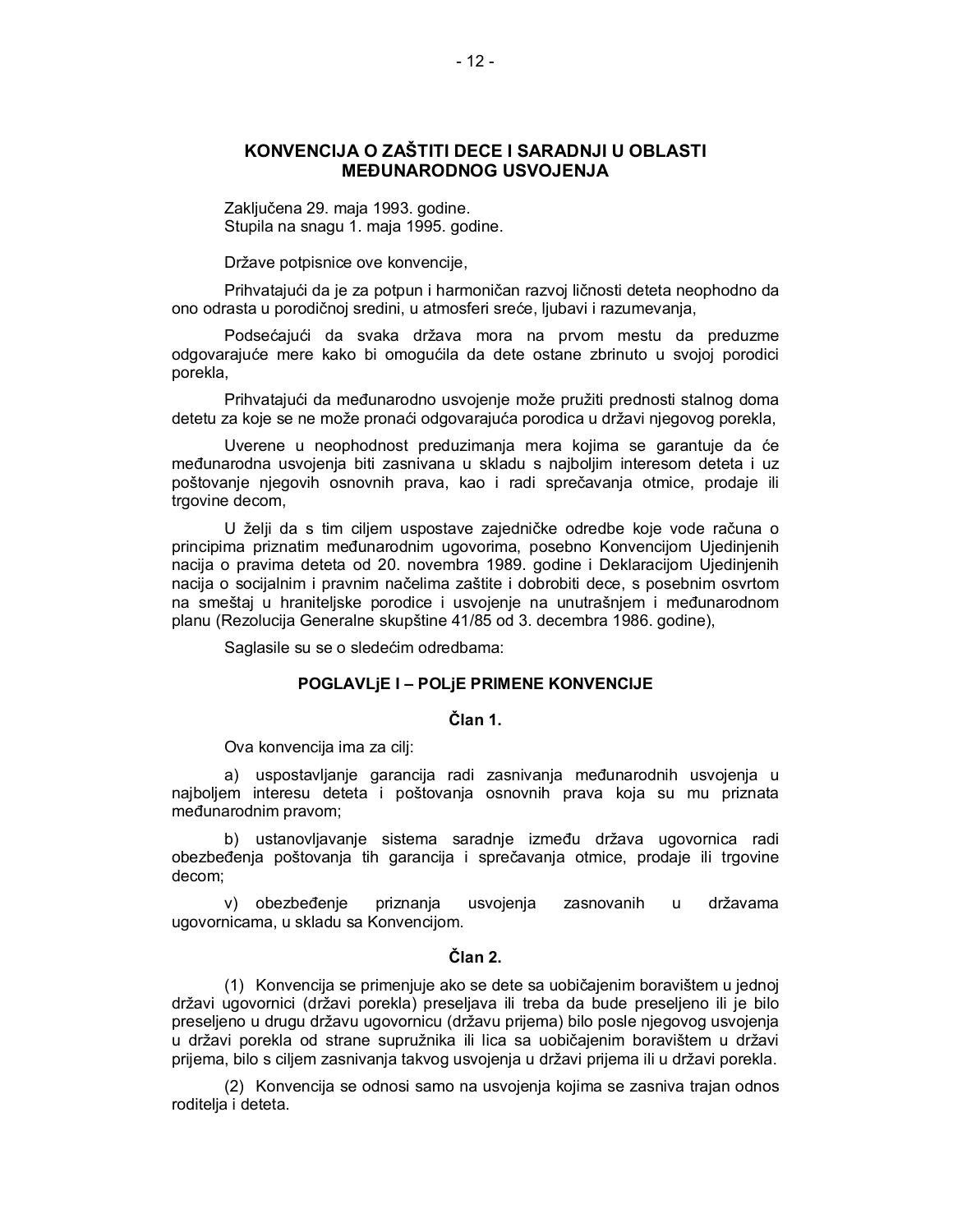### **Član 3.**

Konvencija prestaje da se primenjuje ako saglasnosti iz člana 17. tačka v) nisu date pre nego što je dete napunilo osamnaest godina.

### **POGLAVLjE II – USLOVI ZA ZASNIVANjE MEĐUNARODNOG USVOJENjA**

### **Član 4.**

Usvojenja na koje se odnosi ova konvencija mogu se zasnovati samo ako su nadležni organi države porekla:

a) utvrdili da je dete podobno za usvojenje;

b) utvrdili da je međunarodno usvojenje u najboljem interesu deteta, nakon valjanog ispitivanja mogućnosti za zbrinjavanje deteta u državi njegovog porekla;

v) obezbedili:

(1) da su licima, institucijama i organima čija je saglasnost potrebna za usvojenje, već dati neophodni saveti i da su valjano obavešteni o posledicama njihove saglasnosti, posebno u pogledu toga da li usvojenjem prestaju prava i dužnosti između deteta i porodice porekla,

(2) da su ta lica, institucije i organi dali svoju saglasnost slobodno, u zakonom predviđenoj formi i da je ona data ili zabeležena u pisanoj formi,

(3) da saglasnosti nisu bile dobijene plaćanjem ili nadoknadom bilo koje vrste i da nisu povučene,

(4) da je saglasnost majke, ukoliko je potrebna, data tek nakon rođenja deteta;

d) da su se, nakon što su u obzir uzeli uzrast i stepen zrelosti deteta, uverili:

(1) da je dete savetovano i da je valjano obavešteno o posledicama usvojenja i njegove saglasnosti za usvojenje, ukoliko je potrebna,

(2) da su želje i mišljenja deteta uzeti u obzir,

(3) da je saglasnost deteta za usvojenje, ukoliko je potrebna, data slobodno, u zakonom predviđenoj formi i da je njegova saglasnost data ili zabeležena u pisanoj formi,

(4) da ta saglasnost nije bila dobijena plaćanjem ili naknadom bilo koje vrste.

### **Član 5.**

Usvojenje na koje se odnosi ova konvencija može se zasnovati samo ako su nadležni organi države prijema:

a) utvrdili da su potencijalni usvojitelji podobni da usvoje;

b) ustanovili da su potencijalni usvojitelji dobili neophodne savete;

v) utvrdili da je detetu odobren ili da će mu biti odobren ulazak i stalan boravak u toj državi.

### **POGLAVLjE III – CENTRALNI ORGANI I AKREDITOVANA TELA**

### **Član 6.**

(1) Svaka država ugovornica određuje centralni organ za izvršavanje obaveza koje su predviđene ovom konvencijom.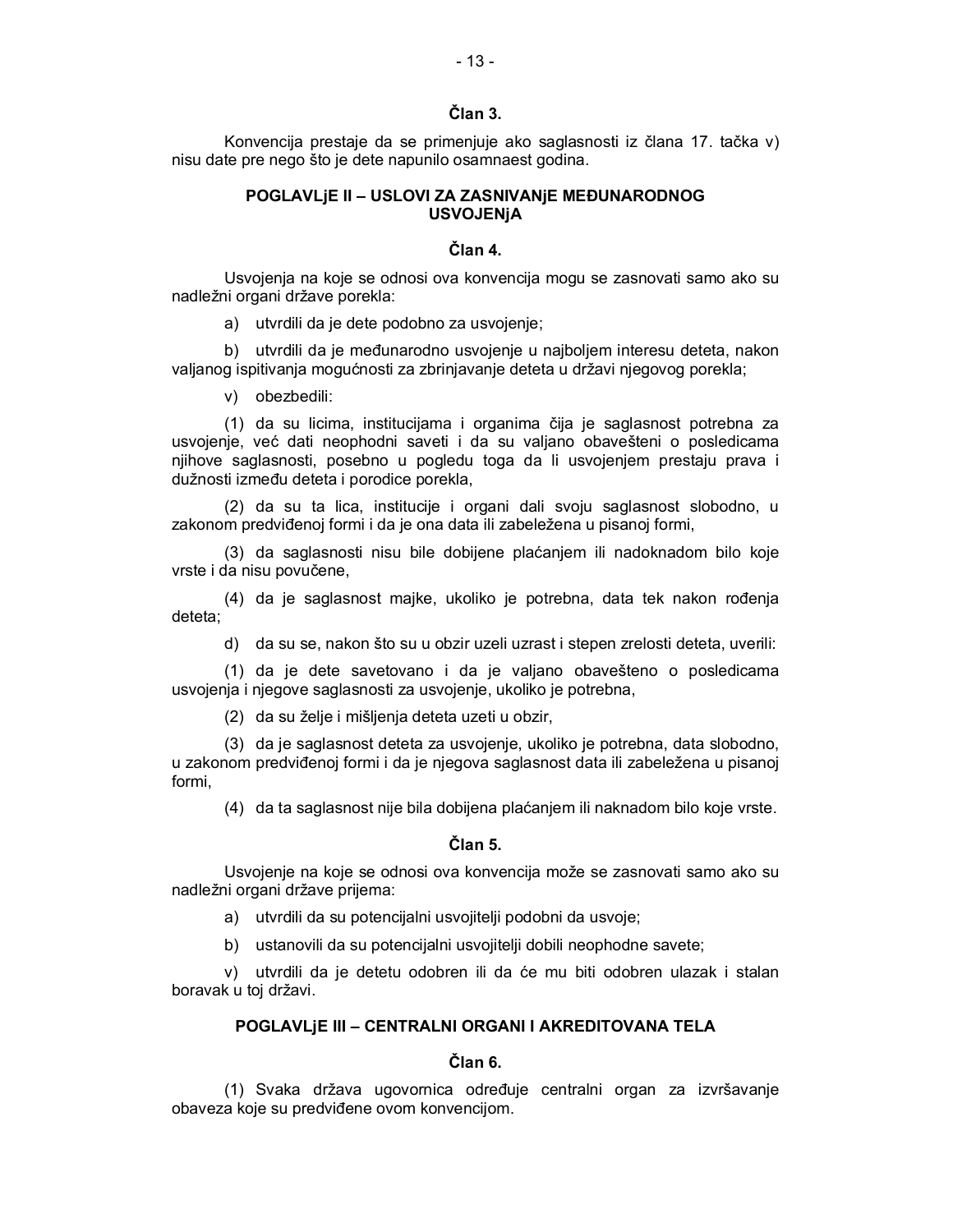(2) Savezna država, država u kojoj važi više pravnih sistema ili država koja se sastoji iz autonomnih teritorijalnih jedinica može odrediti više od jednog centralnog organa i precizirati teritorijalni ili personalni obim njihovih ovlašćenja. Država koja je iskoristila ovu mogućnost, određuje centralni organ kome se upućuju svi podnesci s ciljem njihovog dostavljanja odgovarajućem centralnom organu u državi.

### **Član 7.**

(1) S ciljem zaštite dece i postizanja drugih ciljeva ove konvencije, centralni organi treba međusobno da sarađuju i unapređuju saradnju nadležnih organa svojih država.

(2) Oni neposredno preduzimaju sve odgovarajuće mere za:

a) davanje obaveštenja o zakonodavstvu svojih država u materiji usvojenja i drugim opštim informacijama, kao što su statistički podaci i standardizovani obrasci;

b) međusobno obaveštavanje o primeni Konvencije i otklanjanje prepreka za njenu primenu, u meri u kojoj je to moguće.

### **Član 8.**

Centralni organi preduzimaju, bilo neposredno bilo uz pomoć javnih organa, sve odgovarajuće mere za sprečavanje sticanja nedozvoljne materijalne koristi u vezi sa usvojenjem i svake prakse suprotne ciljevima Konvencije.

#### **Član 9.**

Centralni organi preduzimaju, bilo neposredno bilo uz pomoć javnih organa ili tela valjano akreditovanih u svojoj državi, sve odgovarajuće mere, posebno radi:

a) prikupljanja, čuvanja i razmenjivanja informacija o situaciji u kojoj se nalaze dete i potencijalni usvojitelji, u meri u kojoj je to neophodno za zasnivanje usvojenja;

b) olakšavanja, praćenja i pokretanja postupka za zasnivanje usvojenja;

v) unapređenja razvoja savetovališta i postadoptivnih službi u svojim državama;

g) razmenjivanja opštih izveštaja o oceni iskustava u pogledu međunarodnog usvojenja;

d) odgovaranja na obrazložene zahteve drugih centralnih organa ili javnih organa za dostavljanje informacija o konkretnoj situaciji u pogledu usvojenja, u meri u kojoj to dozvoljavaju zakoni njihove države.

#### **Član 10.**

Akreditaciju mogu da dobiju i zadrže samo tela koja se pokažu sposobnim da valjano izvršavaju zadatke koji bi im mogli biti povereni.

### **Član 11.**

Akreditovano telo treba da:

a) ostvaruje samo neprofitne ciljeve pod uslovima i u granicama koje su utvrdili nadležni organi države akreditacije;

b) bude rukovođeno od strane lica koja za to kvalifikuje njihov moralni integritet i njihova stručna osposobljenost ili iskustvo za rad u materiji međunarodnog usvojenja, kao i da zapošljava takva lica;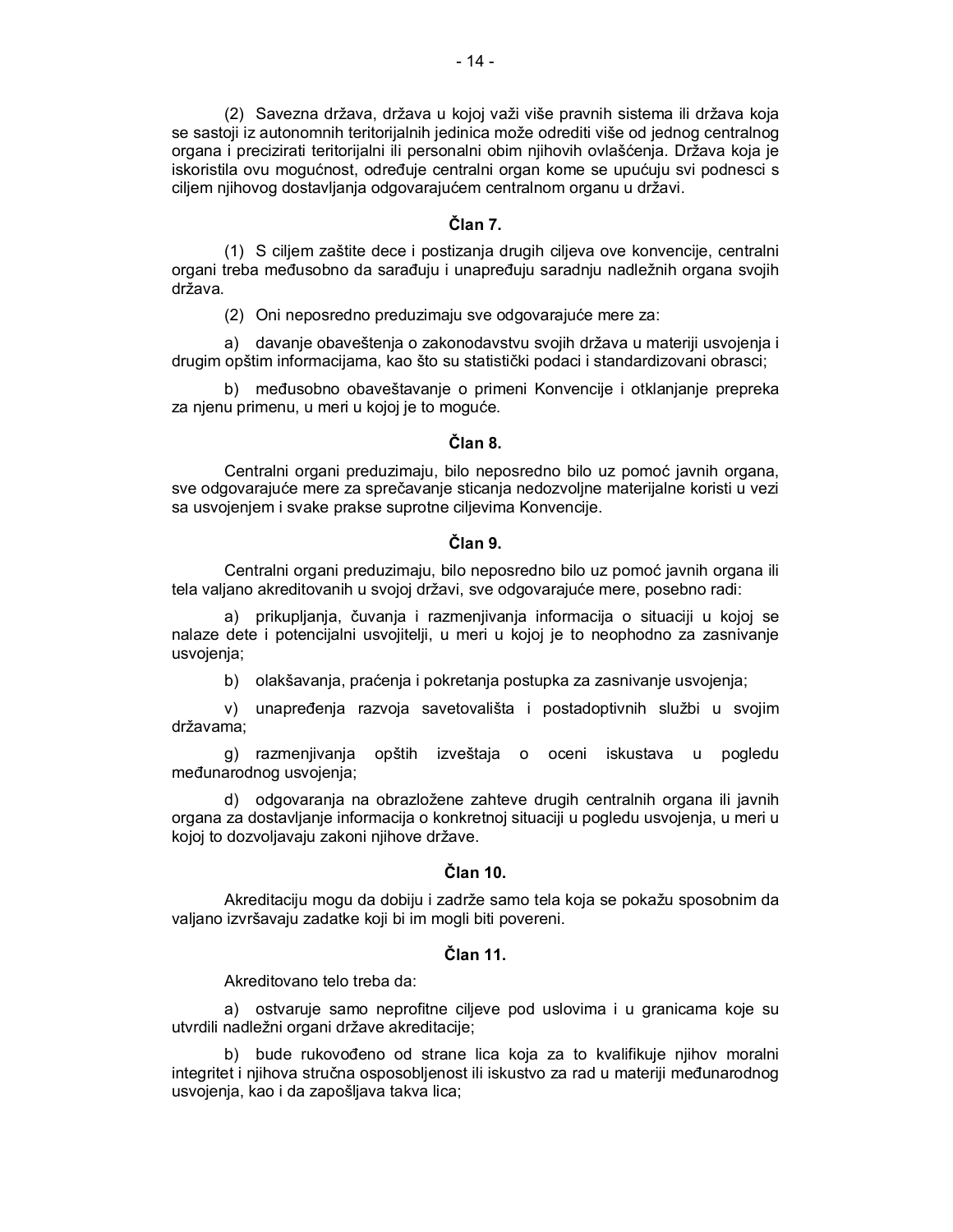v) bude nadzirano od strane nadležnih organa te države u pogledu svog sastava, rada i finansijske situacije.

#### **Član 12.**

Telo akreditovano u jednoj državi ugovornici može da postupa u drugoj državi ugovornici samo ako su ga za to ovlastili nadležni organi obe države.

#### **Član 13.**

Svaka država ugovornica obaveštava Stalni biro Haške konferencije za međunarodno privatno pravo o određivanju centralnih organa i, ako je to potrebno, o obimu njihovih funkcija, kao i o nazivu i adresi akreditovanih tela.

### **POGLAVLjE IV – PROCEDURALNI ZAHTEVI MEĐUNARODNOG USVOJENjA**

### **Član 14.**

Lica sa uobičajenim boravištem u jednoj državi ugovornici, koja žele da usvoje dete sa uobičajenim boravištem u drugoj državi ugovornici treba da se obrate centralnom organu države svog uobičajenog boravišta.

#### **Član 15.**

(1) Ako centralni organ države prijema smatra da su podnosioci zahteva podobni da usvoje, sastavlja izveštaj koji sadrži podatke o njihovom identitetu, njihovoj podobnosti, ličnom, porodičnom i zdravstvenom stanju, društvenoj sredini, motivima kojima su se rukovodili, sposobnosti da zasnuju međunarodno usvojenje, kao i o osobinama dece o kojoj bi oni bili podobni da se staraju.

(2) Taj organ dostavlja izveštaj centralnom organu države porekla.

### **Član 16.**

(1) Ako smatra da je dete podobno za usvojenje, centralni organ države porekla:

a) sastavlja izveštaj koji sadrži podatke o njegovom identitetu, njegovoj podobnosti za usvojenje, društvenoj sredini, ličnim i porodičnim prilikama, zdravstvenom stanju deteta i njegove porodice, kao i o njegovim posebnim potrebama;

b) sa dužnom pažnjom vodi računa o uslovima obrazovanja deteta, kao i o njegovom etničkom, verskom i kulturološkom poreklu;

v) utvrđuje da su dobijene saglasnosti predviđene članom 4;

g) ocenjuje, posebno na osnovu izveštaja o detetu i potencijalnim usvojiteljima, da li je planirani smeštaj u najboljem interesu deteta.

(2) Centralni organ države porekla dostavlja centralnom organu države prijema svoj izveštaj o detetu, dokaz o potrebnim saglasnostima i razlozima određivanja smeštaja, vodeći računa da ne otkrije identitet majke i oca, ukoliko u državi porekla njihovi identiteti ne smeju biti otkriveni.

### **Član 17.**

U državi porekla, svaka odluka da se dete poveri potencijalnim usvojiteljima može biti doneta samo: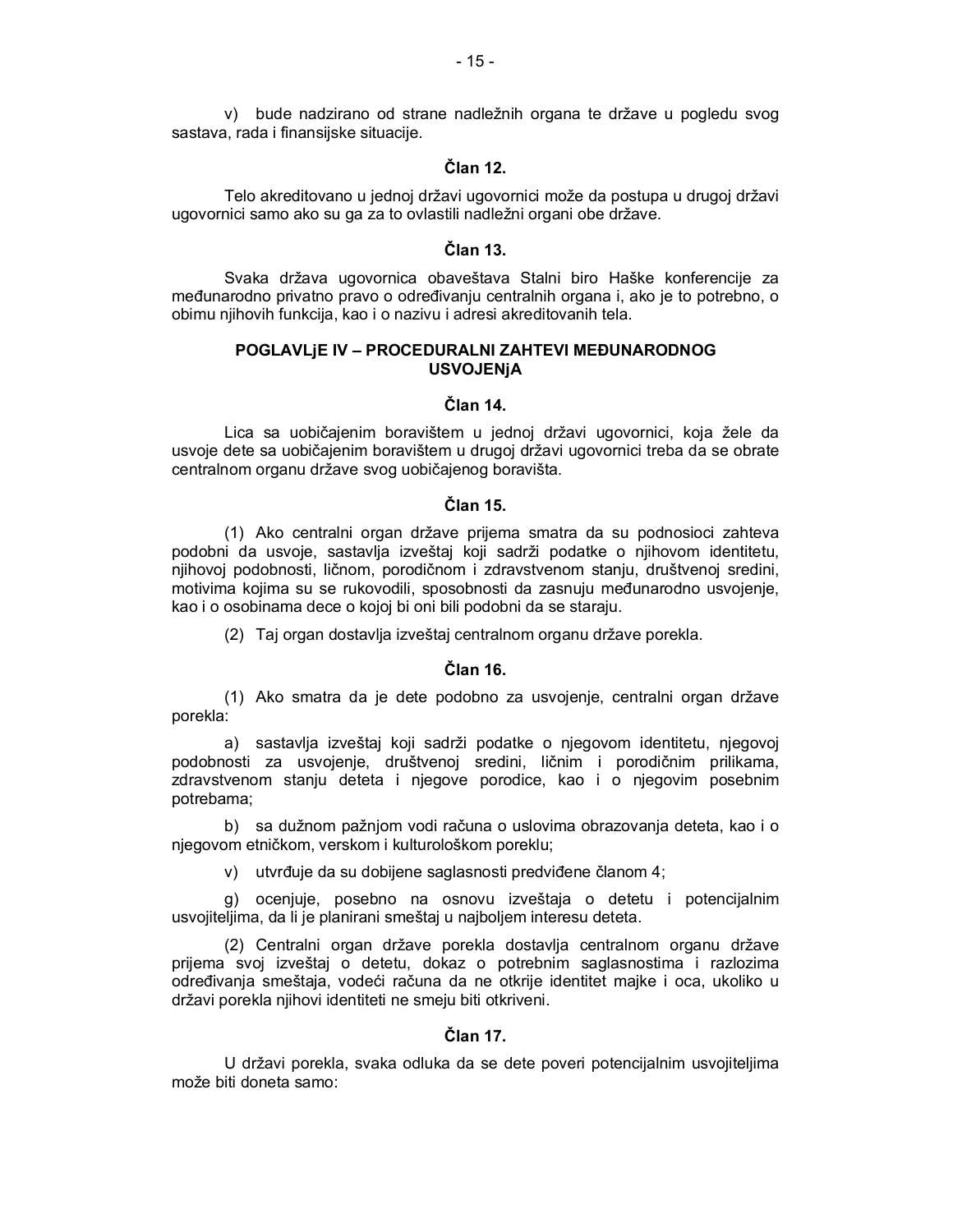a) ako je centralni organ te države uveren da postoji sporazum budućih usvojitelja;

b) ako je centralni organ države prijema odobrio takvu odluku, a to odobrenje je potrebno prema pravu te države ili ga zahteva centralni organ države porekla;

v) ako su centralni organi obe države saglasni da se može pokrenuti postupak zasnivanja usvojenja;

g) ako je u skladu sa članom 5. utvrđeno da su potencijalni usvojitelji podobni da usvoje i da je dete dobilo ili će dobiti dozvolu za ulazak i stalni boravak u državi prijema.

### **Član 18.**

Centralni organi obeju država preduzimaju sve potrebne mere da bi dete dobilo dozvolu napuštanja države porekla, kao i ulaska i stalnog boravka u državi prijema.

### **Član 19.**

(1) Preseljenje deteta u državu prijema moguće je izvršiti samo ako su ispunjeni uslovi predviđeni članom 17.

(2) Centralni organi obeju država obezbeđuju da se to preseljenje izvrši potpuno bezbedno i pod odgovarajućim uslovima i, ako je moguće, u pratnji usvojitelja ili potencijalnih usvojitelja.

(3) Ako ne dođe do preseljenja deteta, izveštaji predviđeni čl. 15. i 16. vraćaju se organima koji su ih dostavili.

### **Član 20.**

Centralni organi se međusobno obaveštavaju o postupku usvojenja i merama preduzetim za njegovo okončanje, kao i o odvijanju postupka uzajamnog prilagođavanja ukoliko je on bio potreban.

#### **Član 21.**

(1) Ukoliko usvojenje treba da se zasnuje nakon preseljenja deteta u državu prijema i ako centralni organ te države smatra da ostanak deteta kod potencijalnih usvojitelja nije više u njegovom najboljem interesu, taj organ preduzima neophodne mere za zaštitu deteta, a posebno:

a) oduzimanje deteta od potencijalnih usvojitelja i organizovanje privremenog staranja o njemu;

b) hitno organizovanje novog smeštaja deteta s ciljem njegovog usvojenja u dogovoru sa centralnim organom države porekla, ili, ako to nije moguće, organizovanje dugoročnog alternativnog smeštaja; usvojenje može biti zasnovano samo ako je centralni organ države porekla propisno obavešten o novim potencijalnim usvojiteljima;

v) organizovanje povratka deteta, kao poslednje mere, ako je to u njegovom interesu.

(2) Imajući u vidu naročito uzrast i stepen zrelosti deteta ono će biti konsultovano, a ukoliko je potrebno, biće pribavljena njegova saglasnost o merama koje treba preduzeti u skladu sa ovim članom.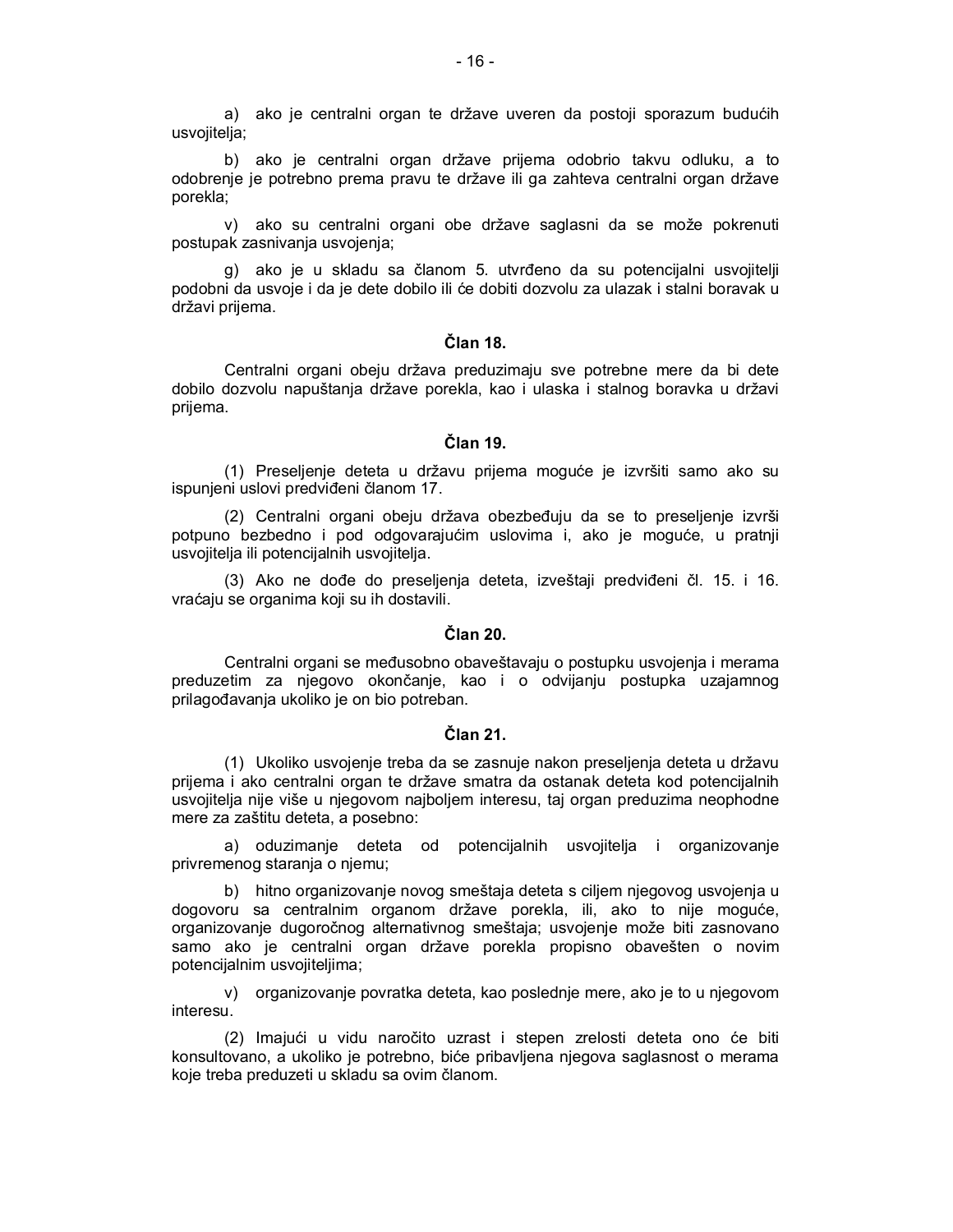### **Član 22.**

(1) Funkcije poverene centralnom organu ovim poglavljem mogu obavljati javni organi ili tela akreditovana u skladu sa trećim poglavljem u obimu predviđenom pravom njihove države.

(2) Država ugovornica može dati izjavu depozitaru Konvencije da u njoj funkcije poverene centralnom organu čl. 15 21. mogu obavljati, u obimu koji predviđa pravo te države i pod kontrolom njenih nadležnih organa, takođe i tela ili lica koja:

a) ispunjavaju uslove predviđene pravom te države u pogledu moralnog integriteta, stručnosti, iskustva i odgovornosti;

b) su prema svojim moralnim kvalitetima, obrazovanjem ili iskustvom kvalifikovana za rad u materiji međunarodnog usvojenja.

(3) Država ugovornica koja daje izjavu predviđenu stavom 2. ovog člana redovno obaveštava Stalni biro Haške konferencije za međunarodno privatno pravo o nazivima, odnosno imenima i adresama tih tela i lica.

(4) Država ugovornica može dati izjavu depozitaru Konvencije da usvojenja dece koja imaju uobičajeno boravište na njenoj teritoriji mogu biti zasnovana samo ako su funkcije poverene centralnim organima vršene u skladu sa stavom 1. ovog člana.

(5) U svakom slučaju, za sastavljanje izveštaja predviđenih čl. 15. i 16. odgovorni su centralni organ, drugi organi ili tela u skladu sa stavom 1. ovog člana, bez obzira na bilo koju izjavu datu u skladu sa stavom 2. ovog člana.

### **POGLAVLjE V – PRIZNANjE I DEJSTVA USVOJENjA**

### **Član 23.**

(1) Usvojenje potvrđeno u skladu sa Konvencijom od strane nadležnih organa države ugovornice u kojoj je zasnovano, priznaje se neposredno na osnovu zakona u drugim državama ugovornicama. U potvrdi se navode datum i lica od kojih su pribavljene saglasnosti predviđene članom 17. tačka v).

(2) Prilikom potpisivanja, ratifikacije, prihvatanja, odobrenja ili pristupanja svaka država ugovornica obaveštava depozitara Konvencije o nazivu i funkcijama organa, jednog ili više njih, koji su u toj državi nadležni za izdavanje potvrde. Takođe, ona ga obaveštava i o svakoj promeni u pogledu određivanja tih organa.

#### **Član 24.**

Priznanje usvojenja u drugoj državi ugovornici može se odbiti samo ako je usvojenje očigledno suprotno njenom javnom poretku, uzimajući u obzir najbolji interes deteta.

### **Član 25.**

Svaka država ugovornica može dati izjavu depozitaru da je Konvencija neće obavezivati u pogledu priznanja usvojenja zasnovanih na osnovu sporazuma zaključenih primenom člana 39. stava 2.

### **Član 26.**

- (1) Priznanje usvojenja obuhvata i priznanje:
- a) roditeljskog odnosa između deteta i njegovih usvojitelja;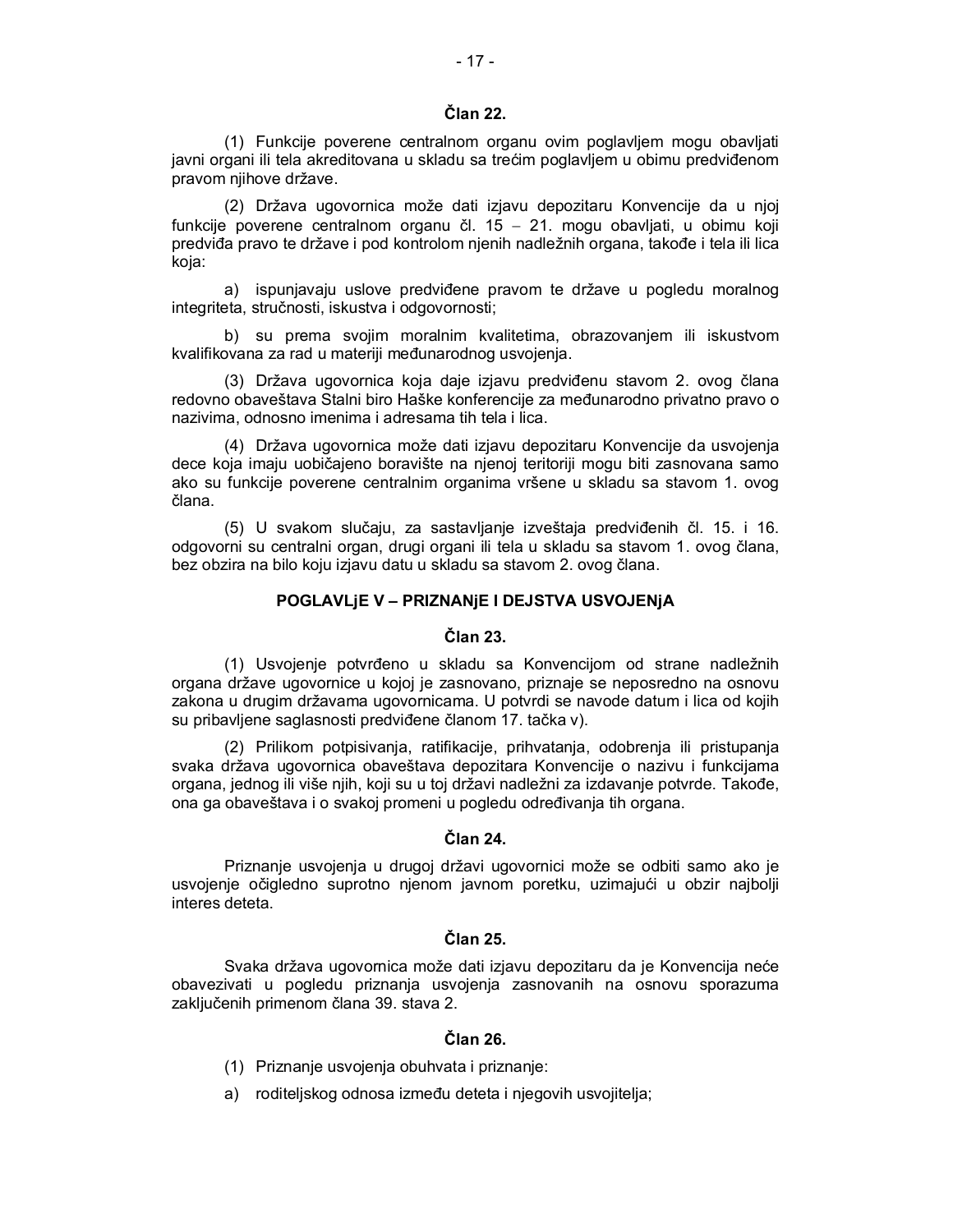b) roditeljskog prava usvojitelja prema detetetu;

v) prestanka prethodnih prava i dužnosti zasnovanih na roditeljskom odnosu između deteta i njegove majke i oca, ukoliko usvojenje proizvodi takvo dejstvo u državi ugovornici u kojoj je zasnovano.

(2) U slučaju da usvojenje ima za dejstvo prestanak prethodnog roditeljskog odnosa, dete uživa u državi prijema i u svakoj državi ugovornici u kojoj je usvojenje priznato, prava jednaka onima koja proizlaze iz usvojenja koja imaju isto dejstvo u svakoj od tih država.

(3) Prethodni stavovi ne utiču na primenu bilo koje odredbe povoljnije za dete na snazi u državi ugovornici koja priznaje usvojenje.

### **Član 27.**

(1) Ukoliko usvojenje zasnovano u državi porekla nema za dejstvo prekid prethodnog roditeljskog odnosa, ono može biti u državi prijema koja priznaje usvojenje u skladu sa Konvencijom, pretvoreno u usvojenje sa takvim dejstvom:

a) ako pravo države prijema to dozvoljava;

b) ako su saglasnosti predviđeni članom 4. stav 1. tač. v) i g) date ili se daju s ciljem takvog usvojenja;

(2) Član 23. se primenjuje na odluku o konverziji usvojenja.

### **POGLAVLjE VI – OPŠTE ODREDBE**

### **Član 28.**

Konvencija ne utiče na propise države porekla prema kojima usvojenje deteta sa uobičajenim boravištem u toj državi mora biti zasnovano u njoj ili na propise koji ne dozvoljavaju smeštaj ili preseljenje deteta u državu prijema pre njegovog usvojenja.

### **Član 29.**

Nikakav kontakt između potencijalnih usvojitelja i roditelja deteta ili bilo kog drugog lica koje ima pravo staranja nad detetom ne sme se ostvariti sve dok ne budu ispunjeni uslovi iz člana 4. tač. a) – v) i člana 5. tačka a), osim ukoliko se usvojenje zasniva između članova iste porodice ili ukoliko su ispunjeni uslovi koje je odredio nadležni organ države porekla.

#### **Član 30.**

(1) Nadležni organi države ugovornice čuvaju pribavljene podatke o poreklu deteta, posebno one o identitetu njegovih roditelja, kao i o zdravstvenom stanju.

(2) Oni omogućavaju pristup tim podacima detetu ili njegovom zastupniku i daju odgovarajuće savete, u meri u kojoj je to dopušteno pravom njihove države.

### **Član 31.**

Bez uticaja na član 30. lični podaci pribavljeni ili dostavljeni u skladu sa Konvencijom, posebno oni predviđeni čl. 15. i 16. mogu se koristiti samo iz razloga zbog kojih su prikupljeni ili dostavljeni.

### **Član 32.**

(1) Niko ne može sticati neodgovarajuću materijalnu ili drugu korist od aktivnosti preduzetih s tim ciljem zasnivanja međunarodnog usvojenja.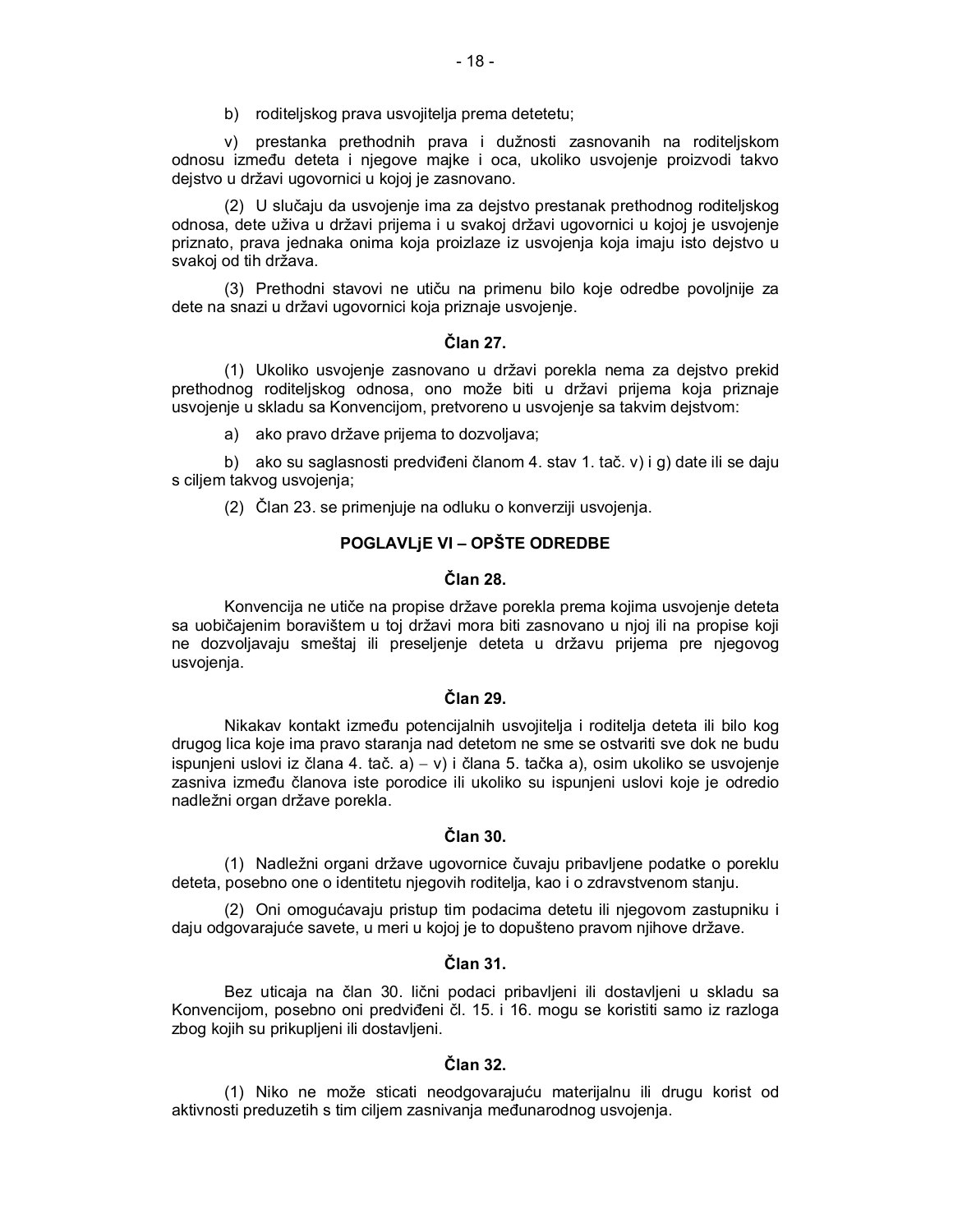(2) Mogu se zahtevati i isplaćivati samo troškovi, uključujući i razumne naknade licima uključenim u usvojenje.

(3) Direktori, administratori ili zaposleni u telima koji su učestvovali u usvojenju ne smeju primiti naknadu koja nije srazmerna pruženim uslugama.

### **Član 33.**

Svaki nadležni organ koji ustanovi da neka od odredaba Konvencije nije bila primenjena ili da postoji ozbiljan rizik da neće biti primenjena, hitno obaveštava o tome centralni organ svoje države. Taj centralni organ odgovoran je za preduzimanje svih odgovarajućih mera.

### **Član 34.**

Ako nadležni organ države prijema dokumenta to zahteva, mora se dostaviti overen prevod. Osim ako nije drugačije predviđeno, troškovi prevoda padaju na teret potencijalnih usvojitelja.

### **Član 35.**

U postupcima usvojenja, nadležni organi država ugovornica postupaju hitno.

### **Član 36.**

U pogledu države koja u materiji usvojenja ima dva ili više pravnih sistema koji važe u različitim teritorijalnim jedinicama:

a) svako upućivanje na uobičajeno boravište u toj državi ukazuje na uobičajeno boravište u teritorijalnoj jedinici te države;

b) svako upućivanje na pravo te države ukazuje na pravo koje je na snazi u određenoj teritorijalnoj jedinici;

v) svako upućivanje na nadležne organe ili javne organe te države ukazuje na organe ovlašćene da postupaju u određenoj teritorijalnoj jedinici;

g) svako upućivanje na akreditovana tela te države ukazuje na tela koja su akreditovana u određenoj teritorijalnoj jedinici.

### **Član 37.**

U pogledu države koja u materiji usvojenja primenjuje dva ili više pravnih sistema na različite kategorije lica, svako upućivanje na pravo te države ukazuje na pravni sistem određen pravom te države.

### **Član 38.**

Država u kojoj različite teritorijalne jedinice imaju sopstvene propise u pogledu usvojenja nije obavezna da primenjuje Konvenciju ukoliko ni država sa jedinstvenim pravnim sistemom ne bi bila obavezna da je primenjuje.

#### **Član 39.**

(1) Konvencija ne utiče na primenu međunarodnih ugovora čije su članice države ugovornice i koji sadrže odredbe o materiji regulisanoj ovom konvencijom, osim ako države vezane takvim ugovorima daju suprotnu izjavu.

(2) Svaka država ugovornica može zaključiti sporazum sa jednom ili više drugih država ugovornica s ciljem unapređenja primene Konvencije u svojim međusobnim odnosima. Ti sporazumi mogu isključiti primenu samo odredaba čl. 14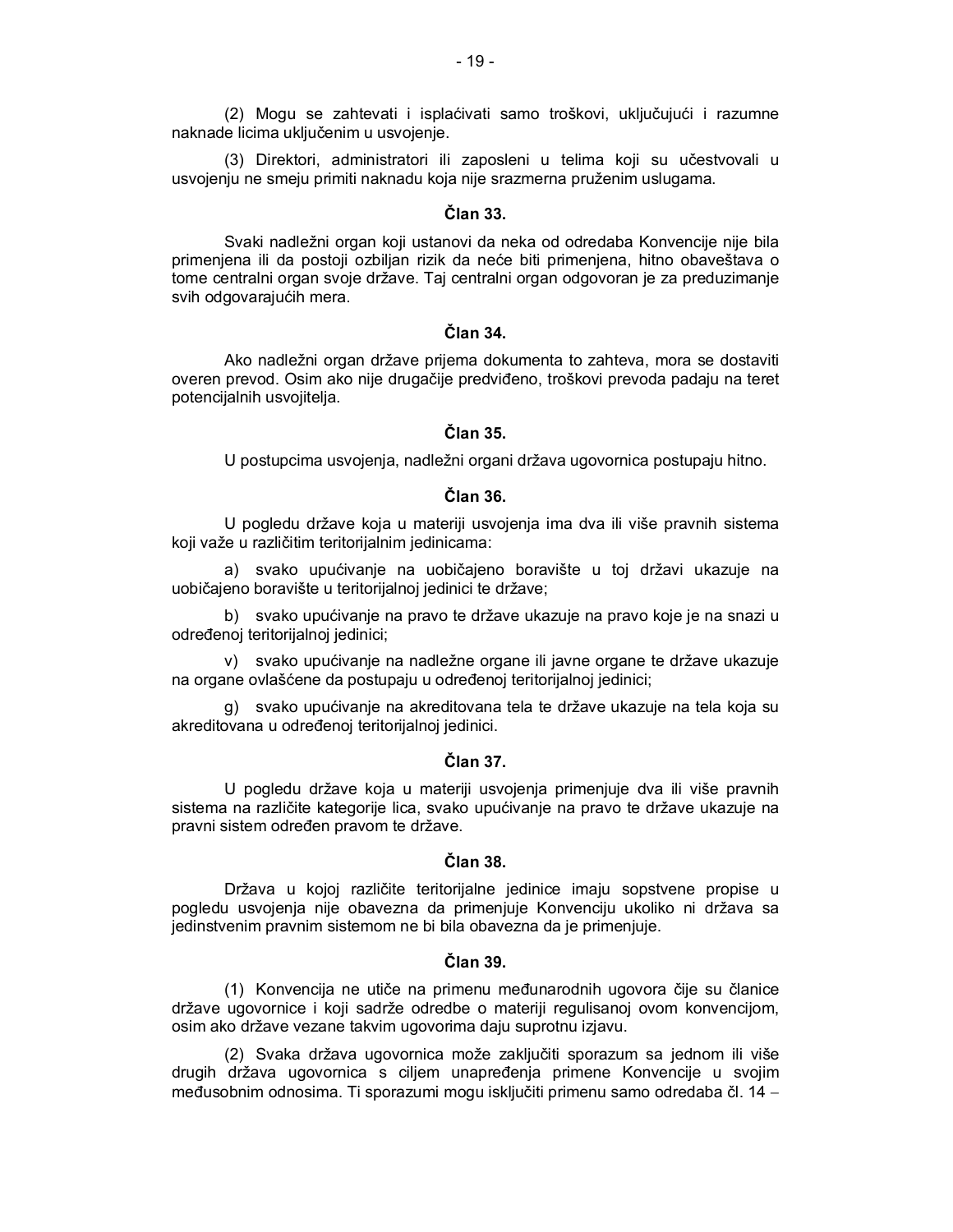16. i čl. 18 21. Države koje su zaključile takav sporazum, dostavljaju kopiju depozitaru Konvencije.

#### **Član 40.**

Nije dopuštena nijedna rezerva na ovu konvenciju.

#### **Član 41.**

Konvencija se primenjuje uvek kada je zahtev predviđen članom 14. primljen nakon stupanja na snagu Konvencije u državi prijema i državi porekla.

### **Član 42.**

Generalni sekretar Haške konferencije za međunarodno privatno pravo povremeno saziva Specijalnu komisiju radi ispitivanja praktične primene Konvencije.

### **POGLAVLjE VII – ZAVRŠNE ODREDBE**

### **Član 43.**

(1) Konvencija je otvorena za potpisivanje državama koje su bile članice Haške konferencije za međunarodno privatno pravo u vreme sedamnaestog zasedanja i drugim državama koje su učestvovale na tom zasedanju.

(2) Ona se ratifikuje, prihvata ili odobrava i instrumenti o ratifikaciji, prihvatanju ili odobravanju deponuju se u Ministarstvu spoljnih poslova Kraljevine Holandije, depozitaru Konvencije.

#### **Član 44.**

(1) Svaka druga država može pristupiti Konvenciji nakon njenog stupanja na snagu, u skladu sa članom 46. stav 1.

(2) Instrument o pristupanju deponuje se kod depozitara.

(3) Pristupanje ima dejstvo samo u odnosima između države koja pristupa i država ugovornica koje nisu istakle prigovor u pogledu njenog pristupanja u roku od šest meseci nakon prijema obaveštenja predviđenog članom 48. tačka b). Takav prigovor može istaći i svaka država u trenutku ratifikacije, prihvatanja ili odobravanja Konvencije nakon pristupanja. Ti prigovori dostavljaju se depozitaru.

### **Član 45.**

(1) Država sastavljena od dve ili više teritorijalnih jedinica u kojima se primenjuju različiti pravni sistemi u materiji regulisanoj ovom konvencijom može, u trenutku potpisivanja, ratifikacije, prihvatanja, odobrenja ili pristupanja, izjaviti da se ova konvencija primenjuje na sve teritorijalne jedinice ili samo na jednu ili više njih i može da izmeni tu izjavu podnošenjem druge izjave u bilo kom trenutku.

(2) Te izjave se dostavljaju depozitaru i u njima se izričito navode teritorijalne jedinice na koje se Konvencija primenjuje.

(3) Ako država neda izjavu predviđenu ovim članom, Konvencija se primenjuje na celokupnu teritoriju te države.

### **Član 46.**

(1) Konvencija stupa na snagu prvog dana meseca koji sledi nakon isteka perioda od tri meseca posle deponovanja trećeg instrumenta o ratifikaciji, prihvatanju ili odobrenju, predviđenih članom 43.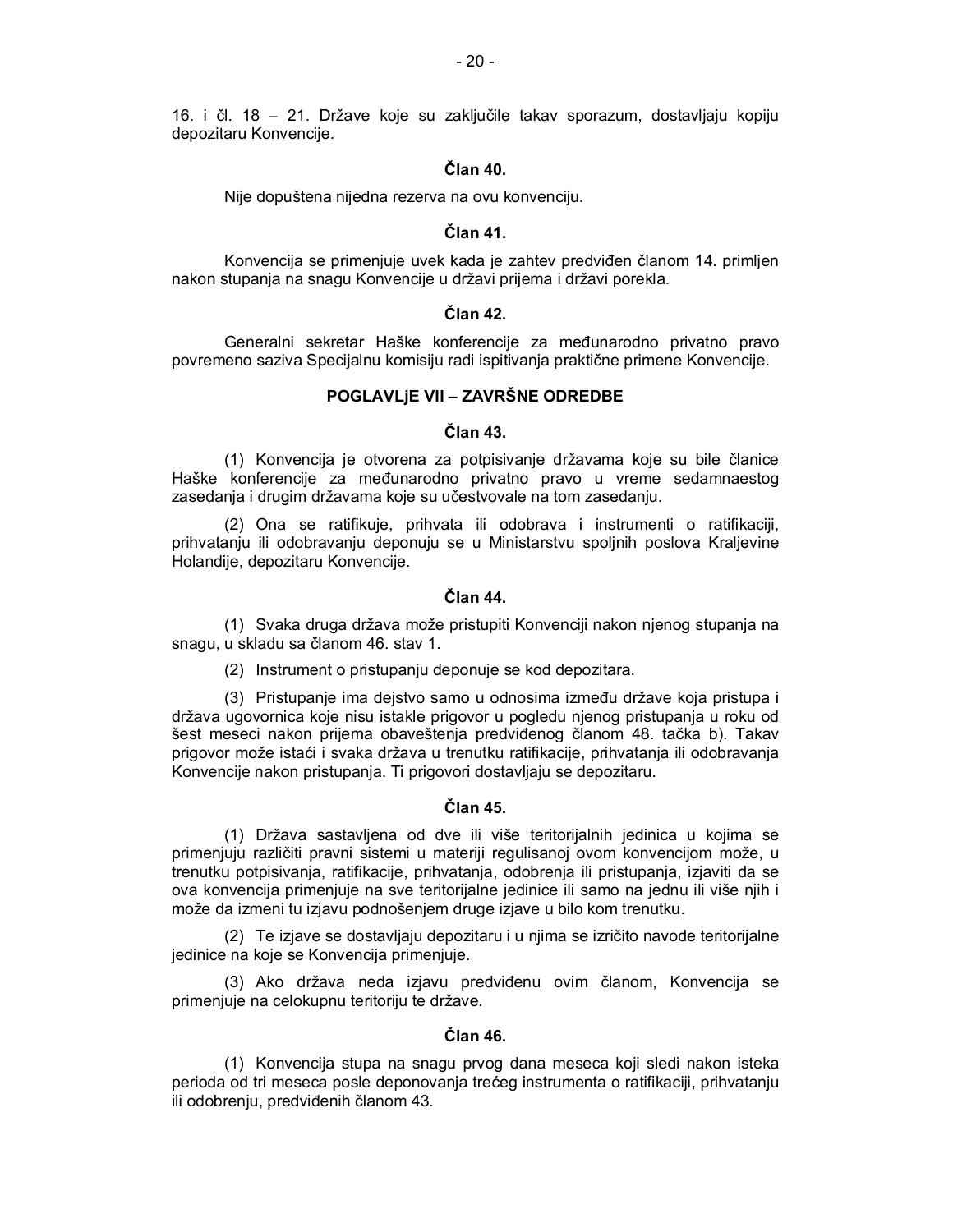(2) Nakon toga, Konvencija stupa na snagu:

a) za svaku državu koja je ratifikuje, prihvati, naknadno odobri, ili joj pristupi, prvog dana meseca koji sledi nakon isteka perioda od tri meseca posle deponovanja njenog instrumenata o ratifikaciji, prihvatanju, odobrenju ili pristupanju;

b) za teritorijalne jedinice na koje je, u skladu sa članom 45. proširena primena Konvencije, prvog dana meseca koji sledi nakon isteka perioda od tri meseca posle obaveštenja predviđenog ovim članom.

### **Član 47.**

(1) Svaka država ugovornica može otkazati Konvenciju pismenim saopštenjem depozitaru.

(2) Otkazivanje proizvodi dejstvo prvog dana meseca nakon isteka dvanaest meseci od dana prijema saopštenja od strane depozitara. Kada je u saopštenju preciziran duži period, otkazivanje će proizvesti dejstvo po isteku tog dužeg perioda, računajući od dana kada je depozitar primio obaveštenje.

### **Član 48.**

Depozitar obaveštava države članice Haške konferencije za međunarodno privatno pravo, druge države koje su učestvovale na sedamnaestom zasedanju i države koje su pristupile u skladu sa odredbama člana 44. o:

- a) potpisivanju, ratifikaciji, prihvatanju i odobrenju predviđenim članom 43;
- b) pristupanjima i prigovorima protiv pristupanja predviđenim članom 44;
- v) datumu stupanja na snagu Konvencije u skladu sa članom 46;
- g) izjavama i određivanjima navedenim u čl. 22, 23, 25. i 45;
- d) sporazumima navedenim u članu 39;
- đ) otkazivanjima predviđenim članom 47.

Kao potvrdu, dole navedeni, kao propisno ovlašćeni, potpisali su ovu konvenciju.

Sačinjeno na francuskom i engleskom jeziku, pri čemu su oba teksta podjednako verodostojna, u Hagu, 29. maja 1993. godine, u jednom primerku koji će biti deponovan u arhivama Vlade Kraljevine Holandije i čija će overena kopija biti dostavljena diplomatskim putem svakoj državi koja je bila članica Haške konferencije za međunarodno privatno pravo u vreme održavanja njenog sedamnaestog zasedanja, kao i svakoj drugoj državi koja je učestvovala na ovom zasedanju.

### **Član 3.**

Prilikom deponovanja ratifikacionog instrumenta, u skladu sa članom 23. stav 2. Konvencije, Republika Srbija će depozitara Ministarstvo spoljnih poslova Kraljevine Holandije, obavestiti da je za izdavanje potvrda o usklađenosti međunarodnih usvojenja zasnovanih u Republici Srbiji sa Konvencijom nadležno ministarstvo nadležno za porodičnu zaštitu.

### **Član 4.**

O izvršavanju odredaba ovog zakona stara se ministarstvo nadležno za porodičnu zaštitu.